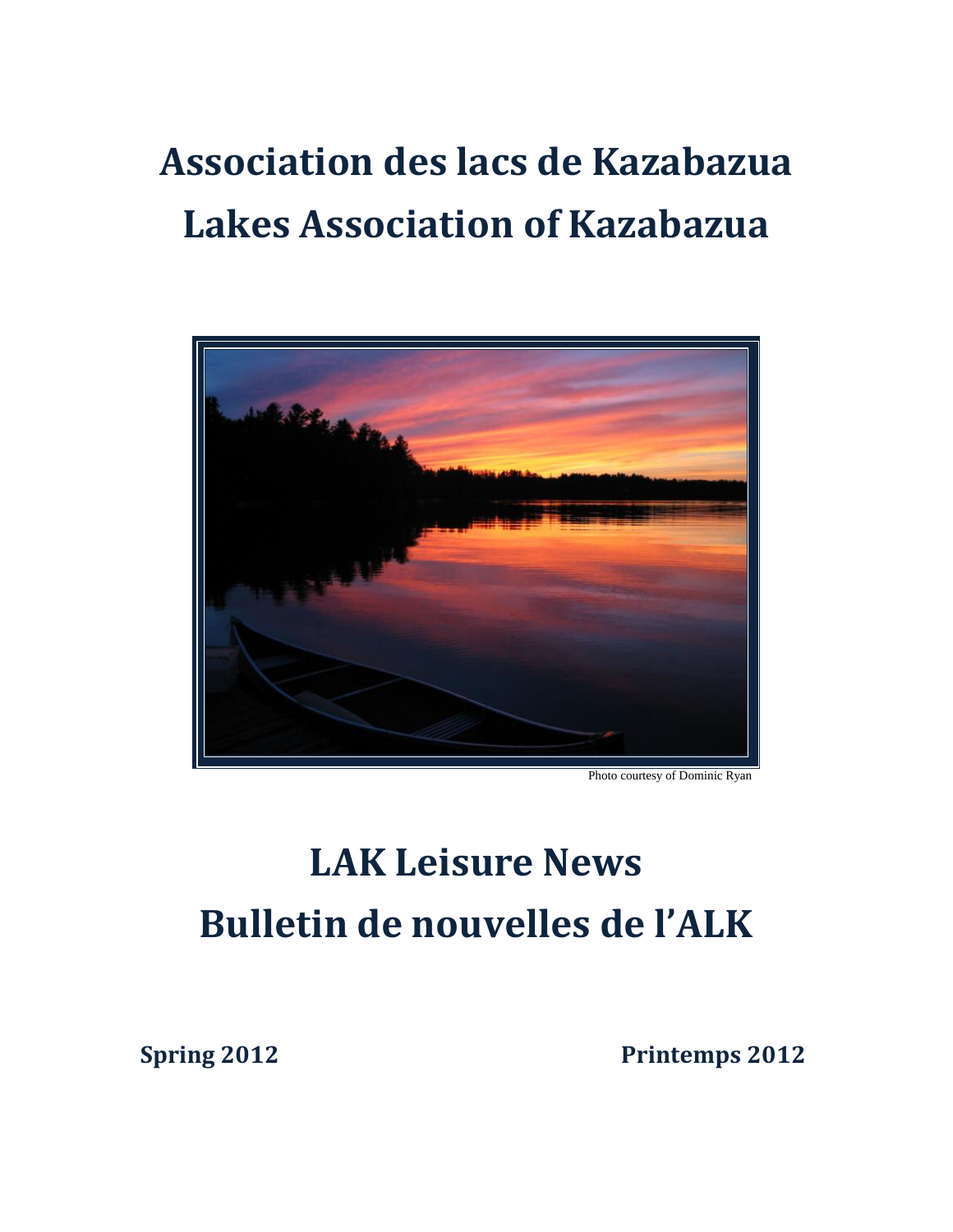### **Table of Contents / Sommaire**

|                                                                                                                       | Page           |
|-----------------------------------------------------------------------------------------------------------------------|----------------|
| Vice-President's Message / Message du Vice-Président                                                                  | 3              |
| AGM, 2011 Membership Status and 2012 Dues Notice / AGA, Statut des adhésions<br>en 2011 et Formulaire d'adhésion 2012 | $\overline{4}$ |
| 2011 Membership Status / Statut des adhésions en 2011                                                                 | 5              |
| New Website / Nouveau site web                                                                                        | 5              |
| 150th Anniversary Celebration of Kazabazua / Célébration officielle du 150ieme<br>anniversaire de Kazabazua           | 5              |
| Protection of Lake Shorelines, reminder / Protection des rives de lacs, rappel                                        | 10             |
| Shoreline Inspections / Inspections bordures riveraines                                                               | 13             |
| Millfoil / Myriophylle                                                                                                | 13             |
| Lake Weed and Zebra Mussel Alert / Alerte aux Plantes Envahissantes et à la<br>Moule Zébrée                           | 14             |
| New Regional Ecocentre / Nouveau Ecocentre                                                                            | 15             |
| Request for Zoning Change (Zone F133) / Demande de modification de zonage<br>(zone Fl33)                              | 16             |
| Mining on Municipal land / Exploration Minière sue les Territoires Municipaux                                         | 17             |
| What's NewCoalition / Quoi de neuf  Coalition                                                                         | 17             |
| Municipal Taxes Follow-up / Taxes Municipales Suivi                                                                   | 18             |
| Gatineau Valley Retirement Village / Village des Ainés de la Vallée de la Gatineau                                    | 18             |
| Seauvegarde-de-Vallée-de-la-Gatineau                                                                                  | 20             |
| Press Release / Communiqué de presse                                                                                  | 24             |
| 2011-2012 Executive Committee / Conseil exécutif 2011-2012                                                            | 28             |
| 2012 Member Information Sheet / Formulaire d'adhésion 2012                                                            | 29             |

The Association thanks all the contributors to this publication. The opinions expressed are solely those of the authors and not necessarily those of the Association. If you wish to contribute to the LAK Leisure News/Bulletin de nouvelles de l'ALK, please contact Kim Chadsey at [newsletter@kazlakes.com](mailto:newsletter@kazlakes.com) or 613.818.4664.

*L'Association remercie ceux qui ont contribué au présent bulletin de nouvelles. Les opinions qui y sont exprimées sont exclusivement celles de leurs auteurs et ne reflètent pas nécessairement celles de l'Association. Si vous désirez contribuer au bulletin de nouvelles, veuillez contacter Kim Chadsey au newsletter@kazlakes.com ou 613.818.4664.*

#### **LAK Leisure News / Bulletin de nouvelles de l'ALK** 2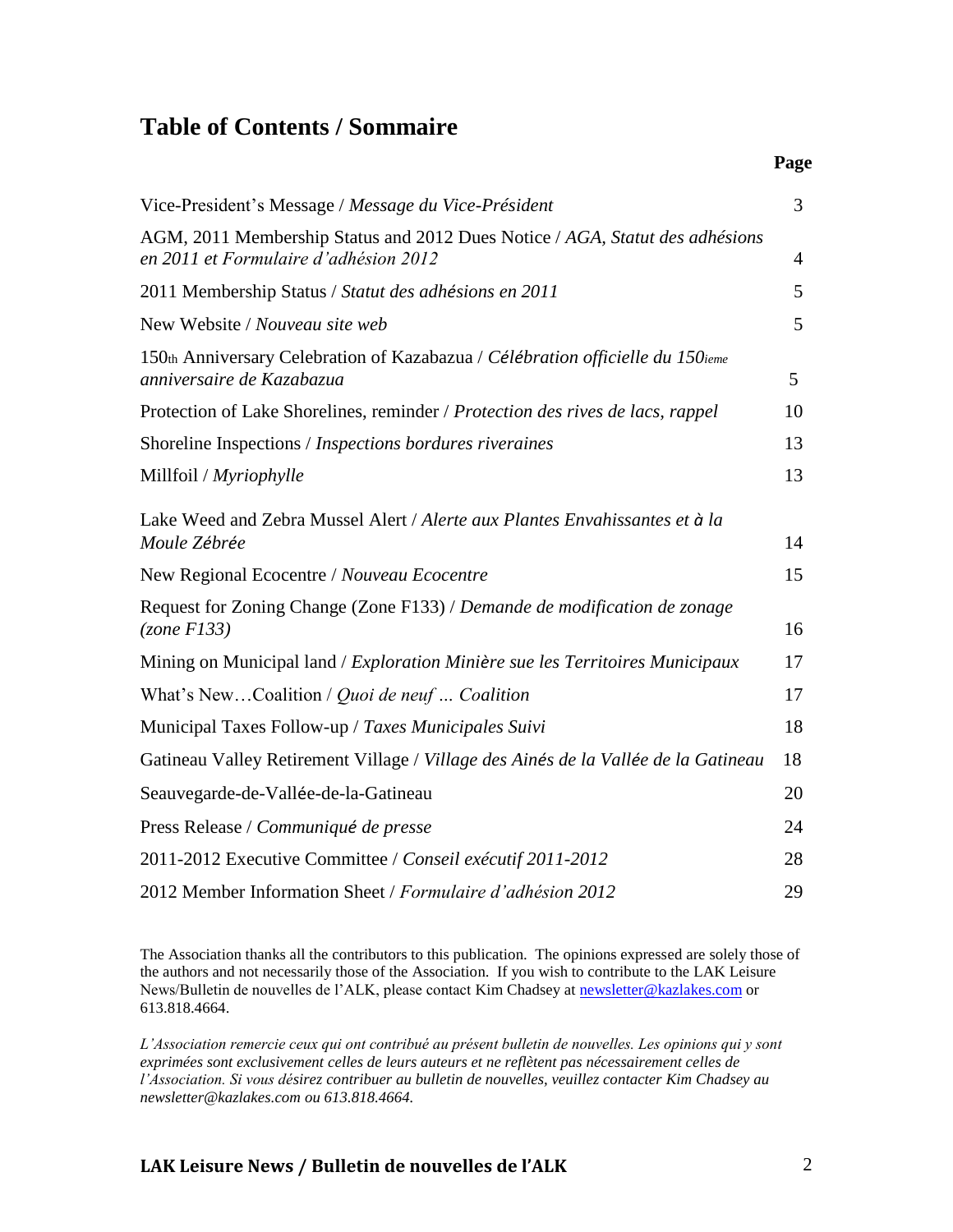### **VICE-PRESIDENT'S MESSAGE**

Welcome back to the lakes. The season began early this year and we all hope it will end late!

Our **Annual General Meeting** will be held at Rita and Val Smith's cottage, 135 Danford Lake Road East on Saturday, July 14, 2012 at 10 A.M (Rain date, Sunday, July 15). As always, a barbecue will follow.

Please bring lawn chairs if possible. There will be some benches but there is never enough seating for everyone!

Many thanks to the Smiths for stepping in at the last minute to accommodate us. Karen Little, unfortunately is not well enough yet to host the meeting but we do wish her a speedy recovery.

Everyone will be very welcome at the meeting; both returning and new members. Please complete the enclosed form and return it with your fees. There will also be a membership desk, as usual, at the meeting. **Encourage all your neighbours to attend**.

I am very pleased that Kim Chadsey has taken on production of this newsletter. It is a big job and I want to thank her and all those who have contributed to it. While there have been no crises or surprise issues during the past year, many people have spent time and effort helping us keep up to date on current issues.

Remember, **this is the 150th anniversary of Kazabazua** and I urge you to join in the celebrations as often as possible during the week of June 22 to July 2! It looks like great fun and I know a great deal of work has gone into the arrangements for it.

I'm looking forward to seeing everyone at the AGM for some business and lots of socializing!

Shannon Martin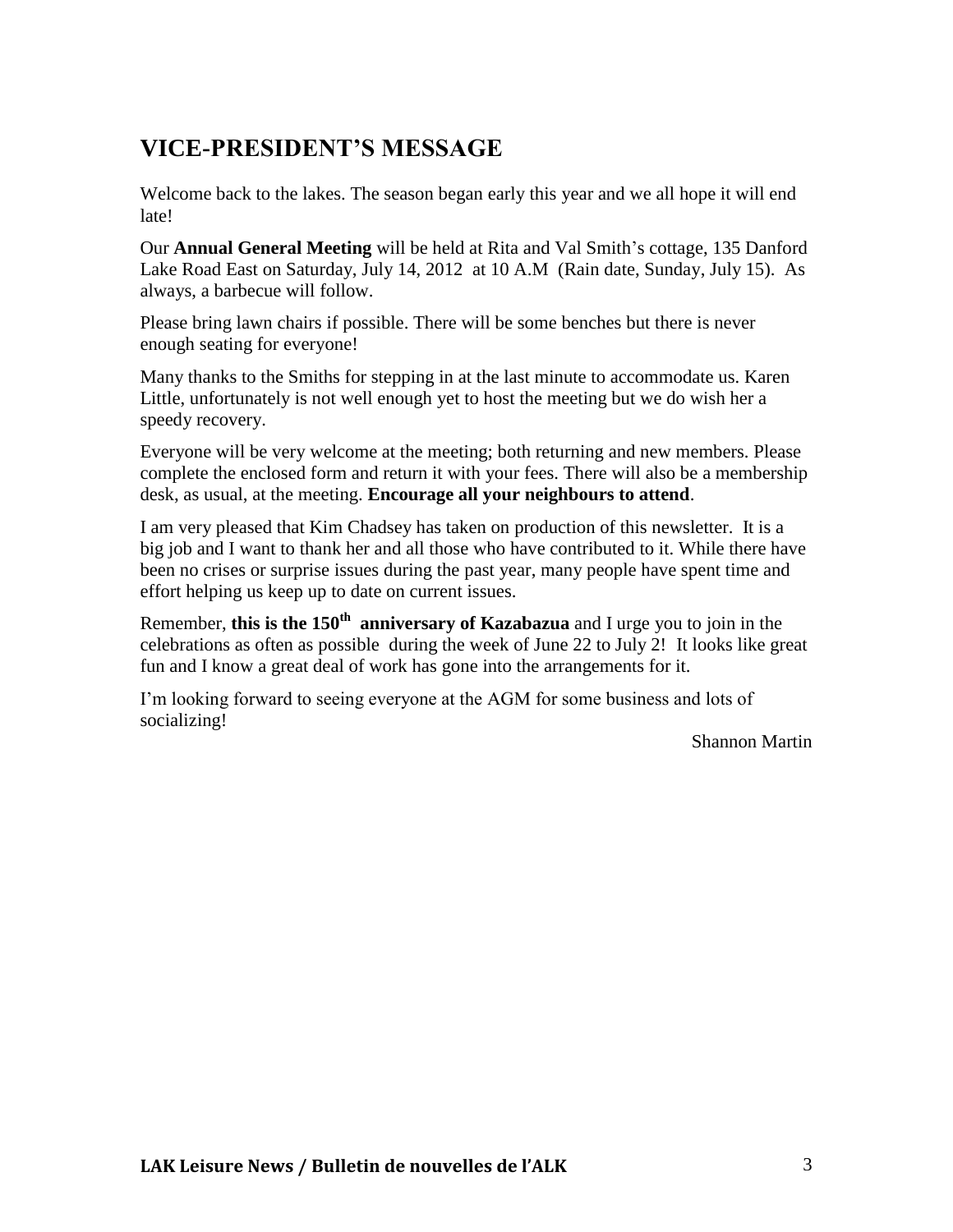### **ANNUAL GENERAL MEETING (AGM) Saturday, 14 July 2012**

Come to the annual meeting and barbecue on July 14, pay your \$25 annual fee, hear what's going on in the community and share some food and drink with your neighbours.

Our AGM will take place at:

**Rita and Val Smith 135 Danford Lake East Road July 14 th - 10:00 A.M.** (Rain date July  $15<sup>th</sup>$ )

To simplify things for the AGM, we would like to continue to try a change in the procedure for the collection of membership forms and fees by collecting as many as possible beforehand. Please try to fill out your membership form (back of Newsletter) and mail it with your cheque for 2012 fees to **PO Box 254, Kazabazua, Quebec J0X 1X0**.

**Make sure to include your e-mail address to help us communicate with you.**

### **ASSEMBLÉE GÉNÉRALE ANNUELLE Samedi 14 juillet**

Venez à la prochaine Assemblée générale annuelle et au barbecue le 14 juillet prochain, payez votre cotisation annuelle de 25 \$, venez écouter ce qui se passe dans la communauté, manger une bouchée et boire un verre avec vos voisins.

Notre assemblée générale annuelle se tiendra chez :

**Rita et Val Smith 135 ch du Danford Lake est le samedi 14 juillet à 10 h** (le dimanche 15 en cas de pluie)

Afin de simplifier le déroulement de l'AGM, nous voulons, cette année encore, collecter, avant l'Assemblée, le plus grand nombre possible de formulaires et d'adhésions. Nous vous invitons donc à remplir le formulaire d'adhésion à l'endos du présent Bulletin et à nous l'expédier accompagné de votre chèque pour 2012 à **boite postale 254, Kazabazua, QC J0X 1X0.**

**N'oubliez surtout pas d'inclure votre adresse courriel afin de nous aider à communiquer avec vous**.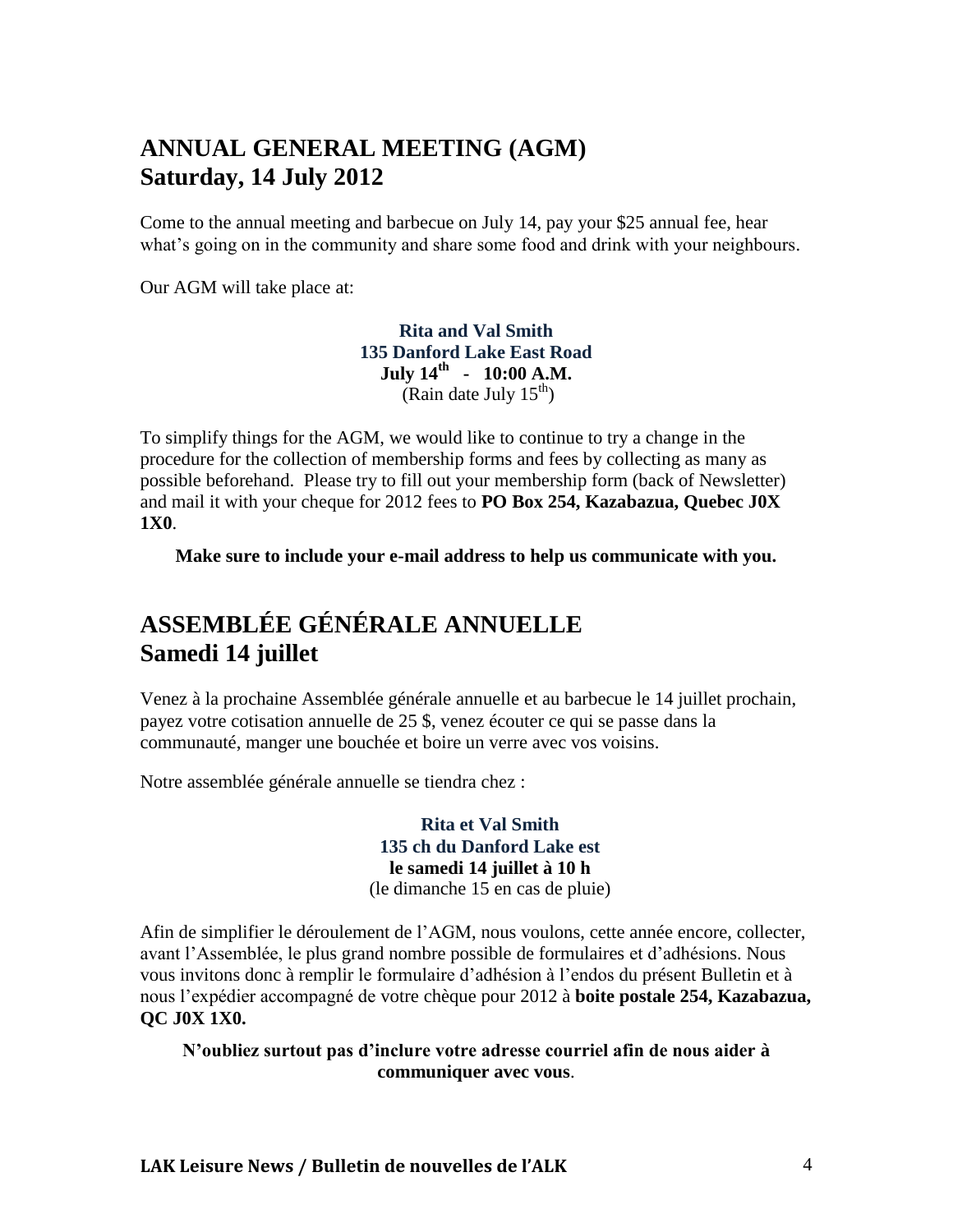### **2011 Membership Status**

As of the end of 2011, we had 82 paid-up full members.

### **Statut des adhésions en 2011**

A la fin de 2011, l'Association comptait 82 membres à part entière

### **WE HAVE A NEW WEBSITE!**

We are currentling working on a new website. Check it out at: [http://www.kazlakes.com.](http://www.kazlakes.com/) We would like to post a photograph of each of our lakes. Please send us one: info@kazlakes.com

### **NOUS AVONS UN NOUVEAU SITE WEB**



Nous travaillons à la construction de notre

nouveau site web. Jetez un coup d'œil: [http://www.kazlakes.com.](http://www.kazlakes.com/) Nous aimerions afficher une photo de chacun de nos lacs. Envoyez-nous la vôtre: info@kazlakes.com



### **Kazabazua Tourism & Heritage Sub-committee**

Robert Bergeron

### **150th ANNIVERSARY CELEBRATION OF KAZABAZUA June 22nd to July 2nd 2012**

### **Day 1: Friday, June 22nd Opening night**

- Mayors of surrounding municipalities invited to say a few words
- 6:00 pm: Wine and Cheese reception and signing of guess book,
- 7pm Canteen
- 8:00 pm to Midnight: Local musicians and dance
- Licensed bar and door prizes

### **Day 2: Saturday, June 23rd Opening day**

- 11:00 am: Opening parade with floats adorned for the occasion and Contest for the finest float
- 12:00 pm: Canteen opens

### **LAK Leisure News / Bulletin de nouvelles de l'ALK** 5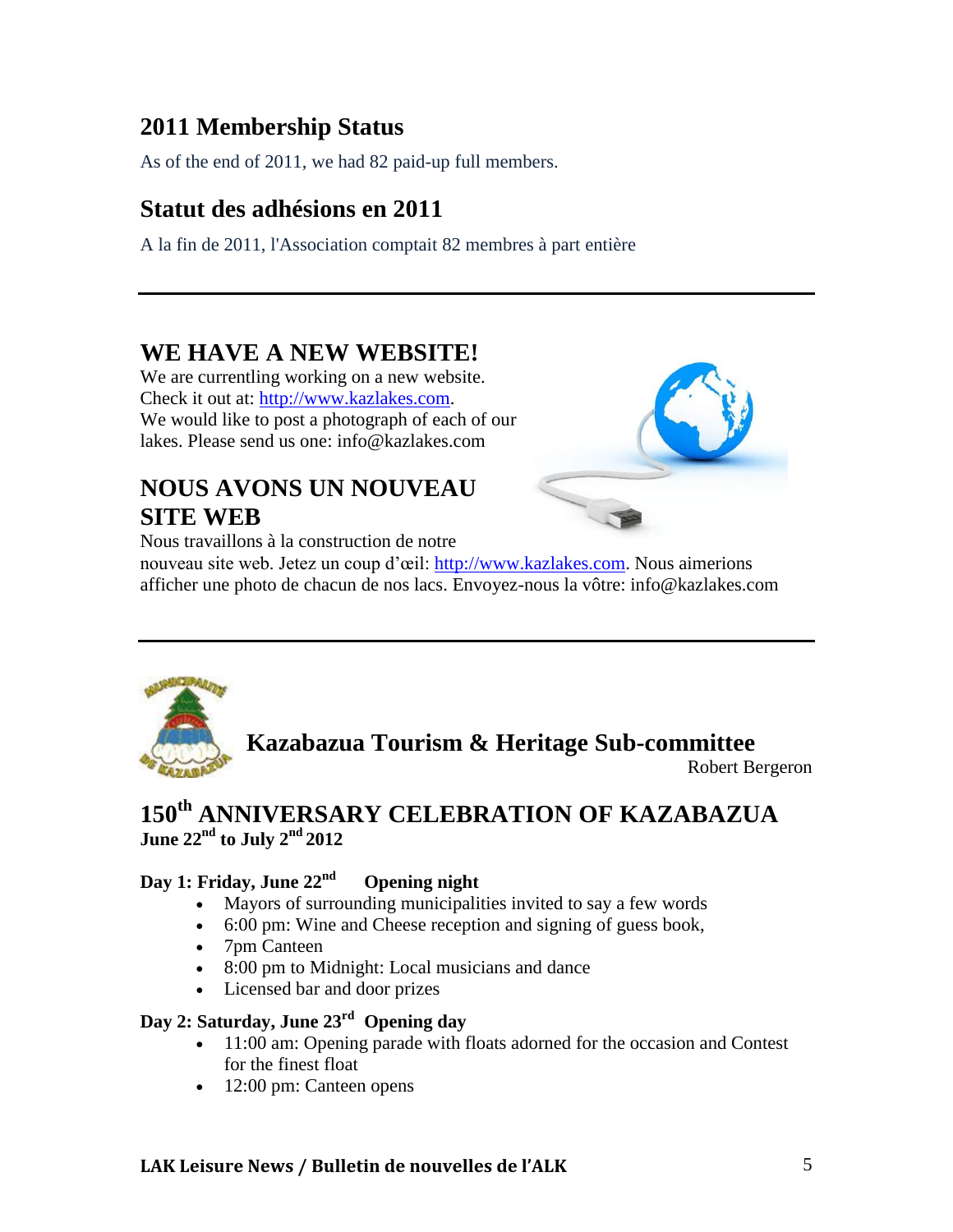• 12:30 pm: Introduction and raising of the official Kazabazua flag and Commemoration of the new

Veterans Park and Founders of Kazabazua, crowning of King and Queen of 150<sup>th</sup> anniversary

- $\bullet$  1:30 pm: Launch of the official games and activities for the 150<sup>th</sup> anniversary of Kazabazua
	- $\triangleright$  Volleyball and/or softball and/or ball hockey tournament,
	- $\triangleright$  Inflatable playgrounds for children and games,
	- $\triangleright$  Family Pet Show and contest with Prizes,
	- Wagon rides for family, *wheel Barrel and lawn tractor races etc.,*
- 5:00 pm to 7:00 pm: Mishui Pork Roast supper on maple coals, salads and desert,
- 8:00 pm to Midnight: Local musicians and dance
- Licensed bar and door prizes

### **Day 3: Sunday, June 24th Day of activities and Line and Square Dance Night**

- 11:00 am: Ecumenical service accompanied by music and sandwiches,
- 12:00 pm: Canteen opens
- Afternoon activities:
	- $\triangleright$  Lumberjack / chainsaw contest and other activities like Tug of War,
	- $\triangleright$  Inflatable playgrounds, face painting for children and Fish Pond,
	- $\triangleright$  Helicopter rides for the family
- 5:00 pm to 7:00 pm: Box Social Auction or canteen,
- 8:00 to Midnight: Local musicians and dance
- Licensed bar and door prizes
- $\bullet$  10:00 pm: Fireworks

### **Day 4: Monday, June 25th Day of activities**

- Baseball, Horseshoe and/or petoncle tournament
- Inflatable playgrounds for children and activities,
- 12:00 pm to 6:00 pm: Canteen opened

### **Day 5: Tuesday, June 26th Heritage day**

- 1:00 pm to 4:00 pm: Local writers/authors talk about their new books and projects,
- 5:00 pm: Historical pictures and stories,
- 5:00 pm: Catered Supper served for registered seniors and volunteers,
- 7pm Desert, coffee for friends, family members and presentation of certificates,
- Licensed bar and door prizes

#### **Day 6: Wednesday, June 27 Historical walk and visit**

- 1:00 to 3:30pm: Visit from the Kitigan Zibi Anishnabeg reserve for a drum, dance and singing show
- 1pm to 5pm: Activities for children,
- $\bullet$  5:00 pm: BBO
- 6:30 pm: Historical walk to various sites of Kazabazua
- \*\* People are encouraged to dress in 'old time' costumes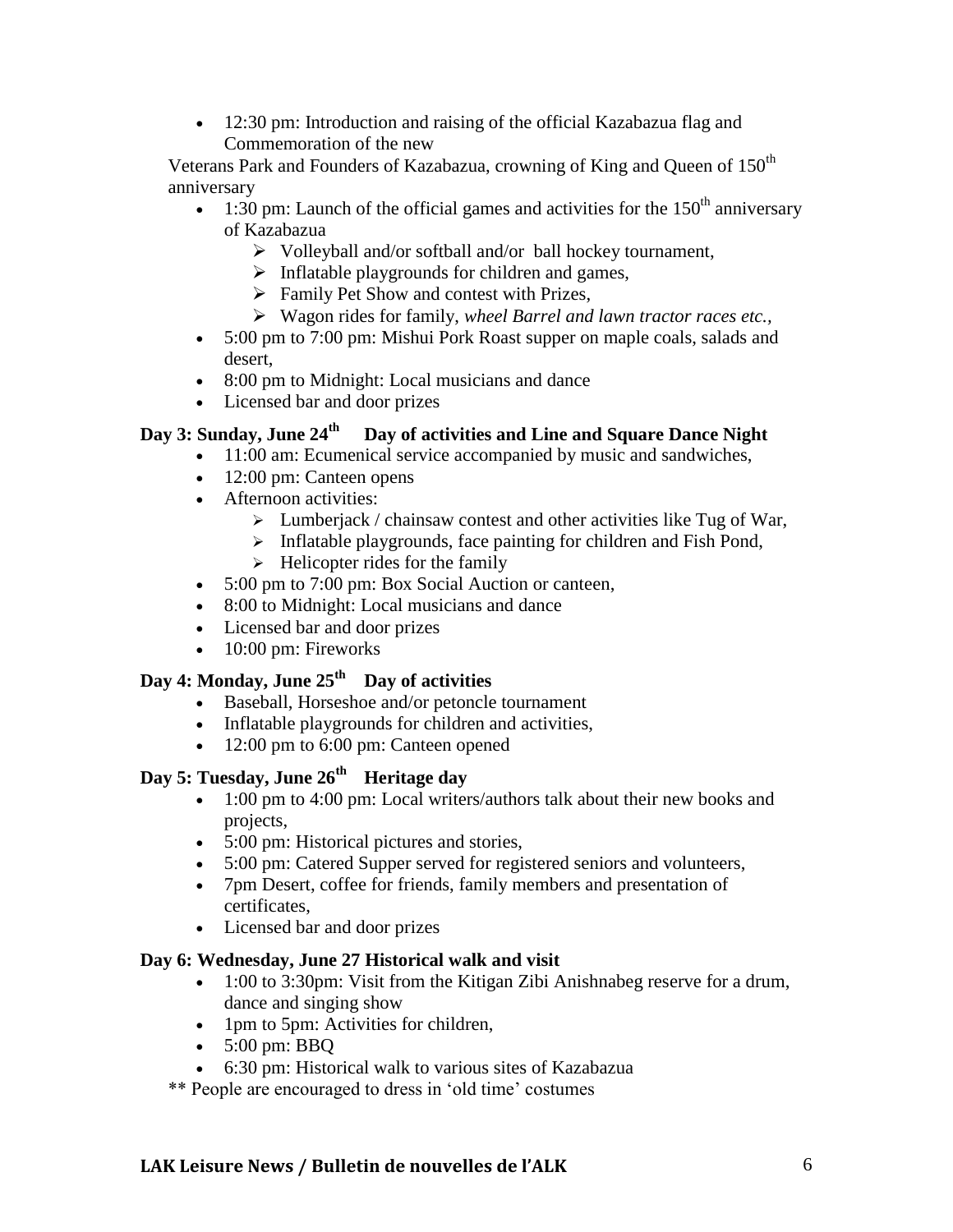- Transportation: Covered wagon (if available) /carriage rides between sites for seniors and children
- 9:00 pm: Music jam /singing around the campfire

#### **Day 7: Thursday, June 28 Day of activities**

- Cycling tour of our beautiful bike path and Canoe races
- $\bullet$  5:00 pm: BBO
- 7:30 pm: Tournament game night with euchre and/or darts, etc.

#### **Day 8: Friday, June 29th Dance evening**

- $\bullet$  5:00 pm to 7:00 pm: Supper  $\rightarrow$  Hamburgers and sausages
- 8:00 pm to Midnight: Local musicians and dance
- Licensed bar and door prizes

### **Day 9: Saturday, June 30th Day of activities**

- 9:00 am: Exhibition of antic cars, bicycles etc.  $\&$  Exhibition of local artists and crafts
- Inflatable playgrounds for children and activities
- Helicopter rides for the family
- Petting Zoo
- Dunk Tank and Cow Patch Bingo,
- Jaws of life demonstration and other activities presented by the firemen
- $\bullet$  5:00 pm to 7:00 pm: Supper  $\rightarrow$  Ham and beans serve by the GVRV Committee
- 8:00 to Midnight: Local musicians and dance
- Licensed bar and door prizes

### **Day 10: Sunday, July 1st Canada day and Caisse Populaire Desjardins Day**

- 11:00 am: Canada Day and closing day parade
- Rodeo and lawn tractor races and strong man competition,
- **Over \$1000** of prizes donated by CP Desjardin de Gracefield to be won
- Inflatable playgrounds for children and facilitators
- 11:00 am: Helicopter rides for the family
- $\bullet$  5:00 pm: Dinner
- 8:00 to 1:00 pm: Local DJ and dance
- Licensed bar and door prizes
- $\bullet$  10:00 pm: Fireworks

### **Day 11: Monday, July 2nd Closing day**

- 8:00 am to 11:00 am: Continental breakfast
- Raising of the Kazabazua flag

Note: This list of activities may be subject to changes. Thank You

#### **Kazabazua 150th anniversary celebrations: Call for volunteers**

Robert Bergeron, is looking for volunteers to give a helping hand during Kazabazua's 150the anniversary celebrations. He can be reached at 819 467 5704 or 819 665 6789.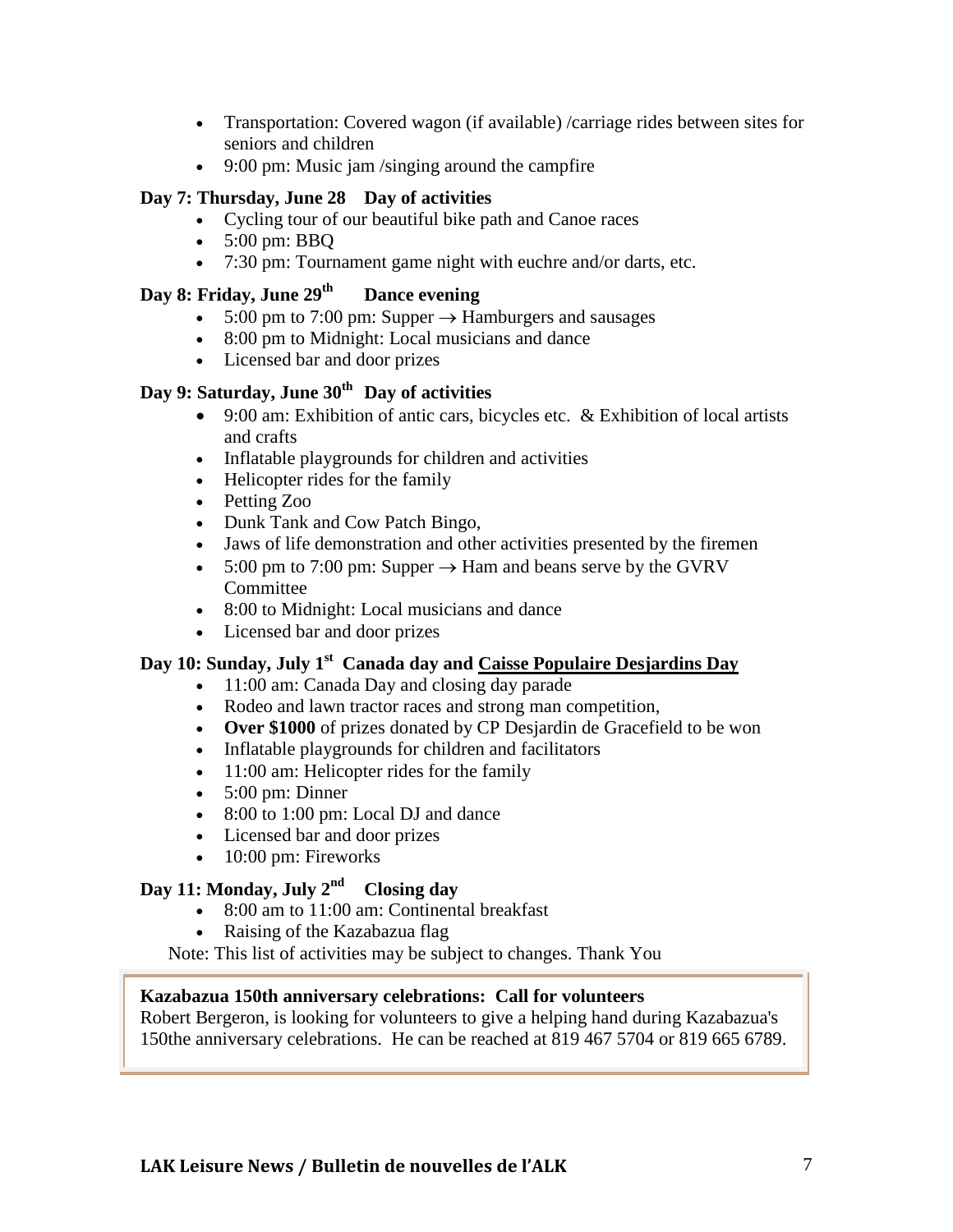### **CÉLÉBRATION OFFICIELLE DU 150IEME ANNIVERSAIRE DE KAZABAZUA**

**22 juin au 2 juillet 2012**

#### **Jour 1: vendredi, le 22 juin Soirée d'ouverture**

- Maires environnant sont invités pour parler aux citoyens
- $\bullet$  18h00: Réception  $\rightarrow$  Vin et fromage et signature du livre de visiteurs
- 19h Cantine
- 20h00 à Minuit: Musiciens locaux et danse
- Bar licencié et prix de présence

#### **Jour 2: samedi, le 23 juin Journée d'ouverture**

- 11h00: Parade d'ouverture flottes de voiturettes embellis pour l'occasion et concours de la plus belle flotte
- 12h00: Cantine ouverte
- 12h30: Introduction et levée du drapeau officiel de Kazabazua et Commémoration du nouveau Parc des Vétérans et des fondateurs de Kazabazua
- 13h30: Lancement des jeux officiels du 150ieme anniversaire de Kazabazua
	- > Tournoi de volleyball et/ou balle molle et/ou d'hockey balle
	- > Terrains de jeux gonflables pour enfants et jeux
	- $\triangleright$  Spectacle animal de la famille,
	- $\triangleright$  Tours de charrettes pour la famille, course à brouette et tracteurs,
- 17h00 à 19h00: Souper méchoui  $\rightarrow$  rôti de cochon sur briquettes d'érable, salades et désert,
- 20h00 à Minuit: Musiciens locaux et danse
- Bar licencié et prix de présence

#### **Jour 3: dimanche, le 24 juin Journée d'activités et soirée dansante en ligne et carré**

- 11h00: Service œcuménique et d'amitiés accompagnées de musique,
	- 12h:00: Ouverture de la cantine,
	- Activités d'après-midi:
		- $\geq$  Concours de bucheron / scie à chaine et autres activités comme tire de câble
		- Terrains de jeux gonflables pour enfants, peinture des visages et pèche aux trésors,
		- > Tours d'hélicoptère pour la famille
	- 17h00 à 19h00: Encan de boîtes à lunch ou cantine.
	- 20h00 à Minuit: Musiciens locaux et danse
	- Bar licencié et prix de présence
	- 22h00: Feux d'artifices

#### **Jour 4: lundi, le 25 juin Journée d'activités**

- Tournoi de fer à cheval et ou de pétoncle,
- Terrains de jeux gonflables pour enfants et animateurs,
- 12h à 18h: Ouverture de la cantine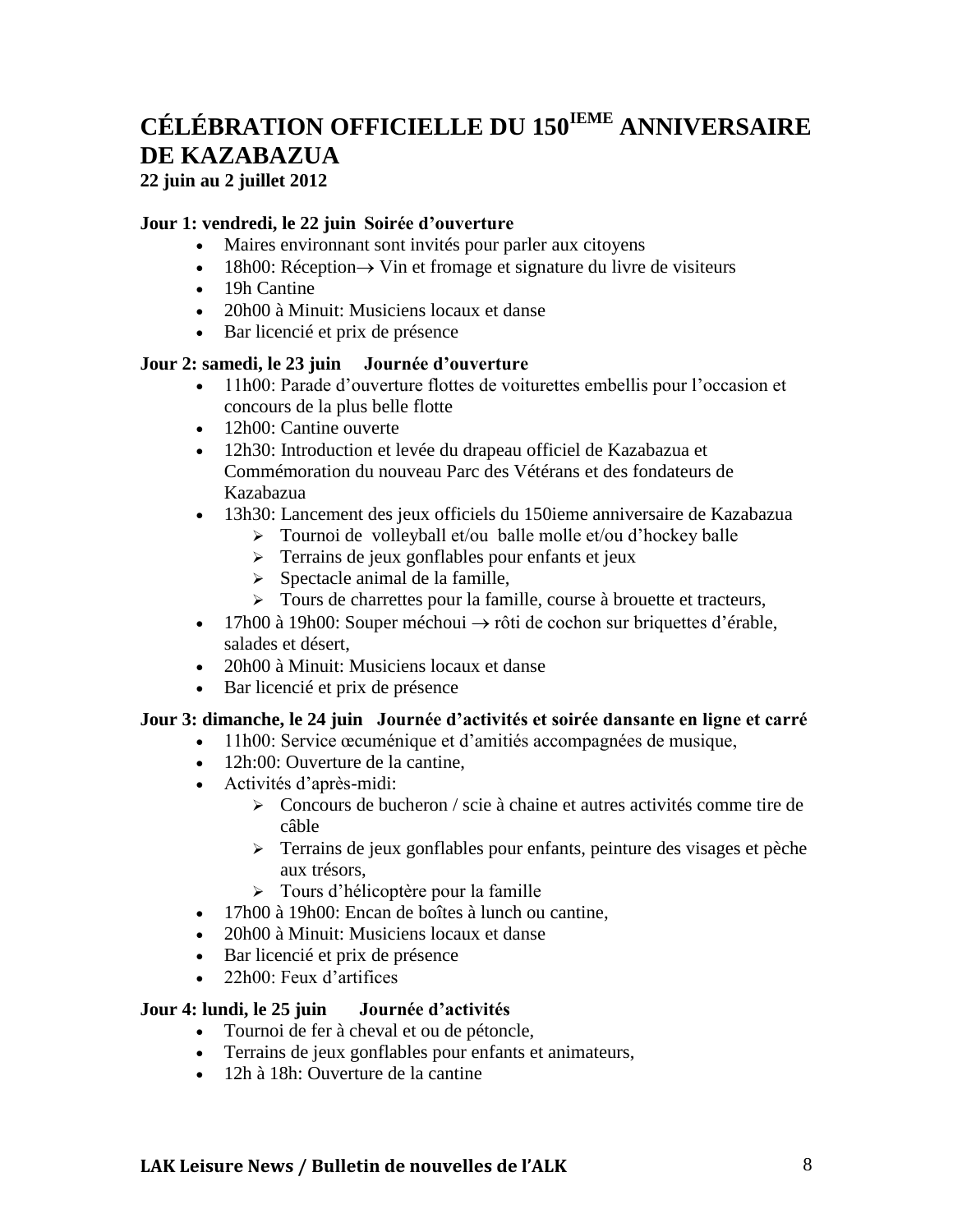#### **Jour 5: mardi, le 26 juin Journée historique**

- 13h00 à 16h00: Écrivains et auteurs locaux parlent de leurs nouveaux livres et projets en cours
- 17h:00: Portraits et histoires historiques
- 17h:00: Souper servi par un traiteur pour les personnes âgés enregistrés et pour les volontaires,
- 19h: Désert et café et certificats seront présentés
- Bar licencié et prix de présence

#### **Jour 6: mercredi, le 27 juin Marche historique et visite**

- 13h à 15h30: Visite de la réserve Kitigan Zibi Anishnabeg pour présenter un spectacle tambours, danse et chant
- 13h à 17h: Activités pour enfants
- 17h:00: BBO
- 18h30: Marche historique des différents sites de Kazabazua

\*\* Les gens sont encouragés de s'habiller de l'époque

- Transport : Charrette couverte (si disponible) avec chevaux pour les personnes âgés et enfants (d'un site à l'autre)
- 21h00: Musique et chants au tour du feu de camps

#### **Jour 7: jeudi, le 28 juin Journée d'activités**

- Tournée à bicyclette sur notre belle piste cyclable et courses à canoës
- $\bullet$  17h:00: BBO
- 19h30: Soirée tournoi de cartes-euchre et/ou jeux de fléchettes, etc.

#### **Jour 8: vendredi, le 29 juin Soirée de danse carrés et de lignes**

- 17h00 à 19h00: Souper  $\rightarrow$ Hamburger et saucisses
- 20h00 à Minuit: Musiciens locaux et danse
- Bar licencié et prix de présence

#### **Jour 9: samedi le 30 juin Journée d'activités**

- 11h00: Exposition de vieilles voitures, bicycles etc. et Exposition d'arts et d'artisanats locaux
- Terrains de jeux gonflables pour enfants et animateurs
- Tours d'hélicoptère pour la famille,
- Zoo pour la famille
- Réservoir trempé et bingo à vache
- Démonstration de mâchoires et autres activités présentés par les pompiers
- $\cdot$  17h00 à 19h00: Souper  $\rightarrow$  Jambon et fèves au lard
- 20h00 à Minuit: Musiciens et danse
- Bar licencié et prix de présence

#### **Jour 10: dimanche le 1er juillet Journée de la Caisse Populaire Desjardins de Gracefield**

- 11h00: Parade du **Fête du Canada** et de fermeture
- Rodéo, course de tracteurs et compétition d'homme fort,
- Au-dessus de **\$1,000** de prix à gagner grâce à CP Desjardins de Gracefield
- Terrains de jeux gonflables pour enfants et animateurs
- 11h:00 : Tours d'hélicoptère pour la famille

#### **LAK Leisure News / Bulletin de nouvelles de l'ALK** 9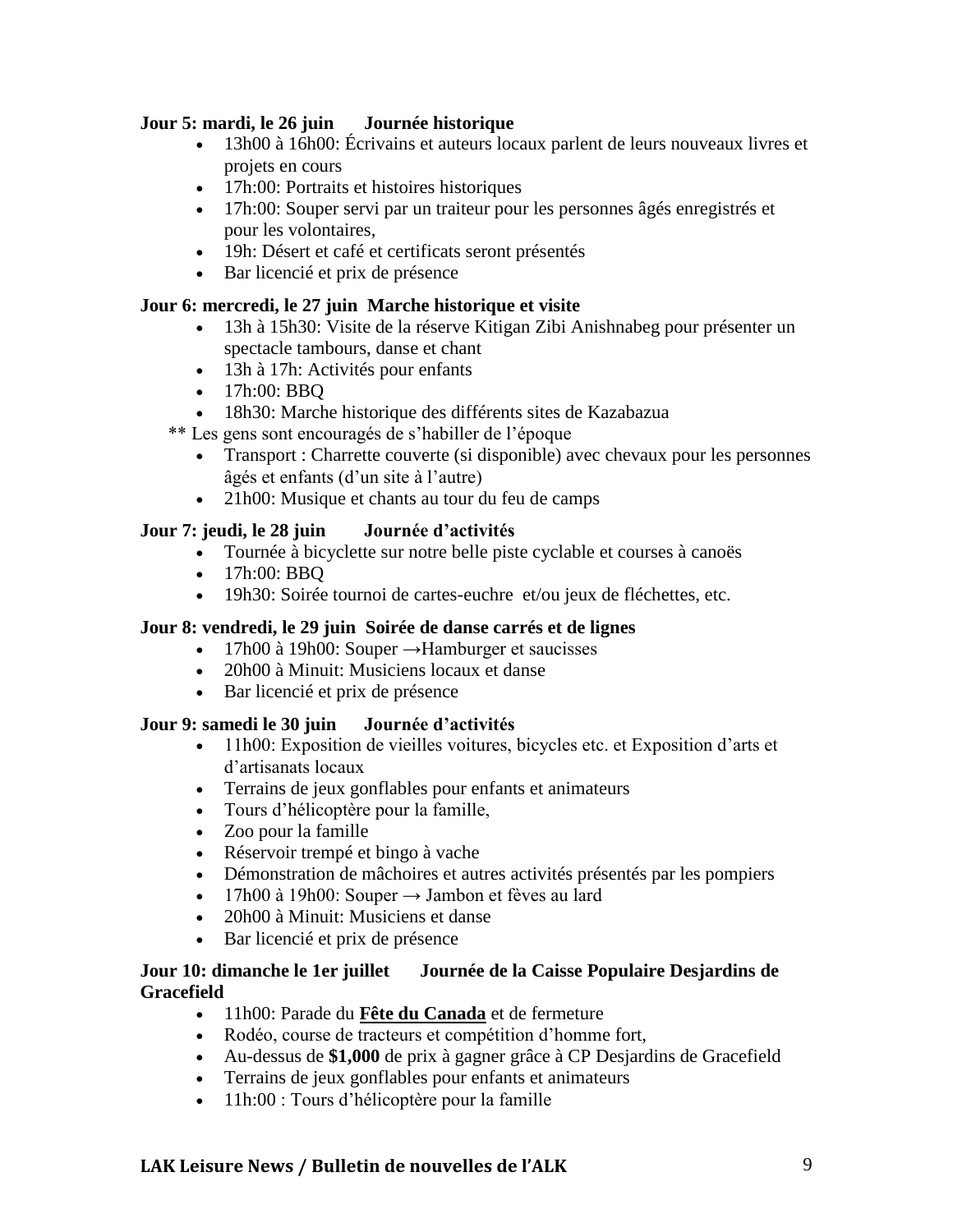- $\bullet$  17h:00: Souper
- 20h00 à 1h00: DJ local et danses
- Bar licencié et prix de présence
- 10h:00: Feux d'artifices

#### **Jour 11: lundi le 2 juillet Journée de fermeture**

- 8h00 à 11h00: Déjeuner continental
- 10h00: Levée du drapeau de Kazabazua

#### **Célébrations du 150 ième anniversaire de Kazabazua : Un appel pour des volontaires**

Robert Bergeron est là la recherche de volontaires pour donner un coup de main pour les célébrations du 150ième anniversaire de Kazabazua. On peut communiquer avec lui au 819 467 5704 ou le 819 665 6789.

### **Reminder concerning the regulation regarding the protection of lake shorelines**

Michèle Borchers

**Since August 21, 2011, the Regional Municipality of the Vallée-de-la-Gatineau and each of its Municipalities may fine people who fail to observe** the new regulation regarding the protection of riverbanks, lakeshores and floodplains.

The MRC's new regulations (2009-206) for the protection of lakeshores, riverbanks, littoral zones and floodplains, enforced since August 21, 2009, are very detailed [\(http://www.mrcvg.qc.ca/documents-pdf/2009-206\\_anglais.pdf06\)](http://www.mrcvg.qc.ca/documents-pdf/2009-206_anglais.pdf06). Below are *some* of the highlights.

#### **Every lake property owner is now responsible for protecting the lakeshore and the littoral zone**

The lakeshore is a 10-meter wide strip of natural vegetation (when the slope is less than 30%) or 15-meter wide strip (when the slope is greater than 30 % and uninterrupted). See the new regulations for more details. The lakeshore is the lake's natural shield. It fulfills several biological functions. Its vegetation:

- 1. prevents excessive warming of the littoral zone;
- 2. captures a large part of the sediment and nutrients that otherwise would be washed into the lake, thus limiting the growth of algae;
- 3. stabilizes the bank, and limits erosion;
- 4. reduces the speed of run-off and facilitates water seepage into the soil;
- 5. provides essential habitat and food and shelter for wildlife and flora.

The littoral zone is that part of the lake extending from the high-water mark towards the middle of the lake.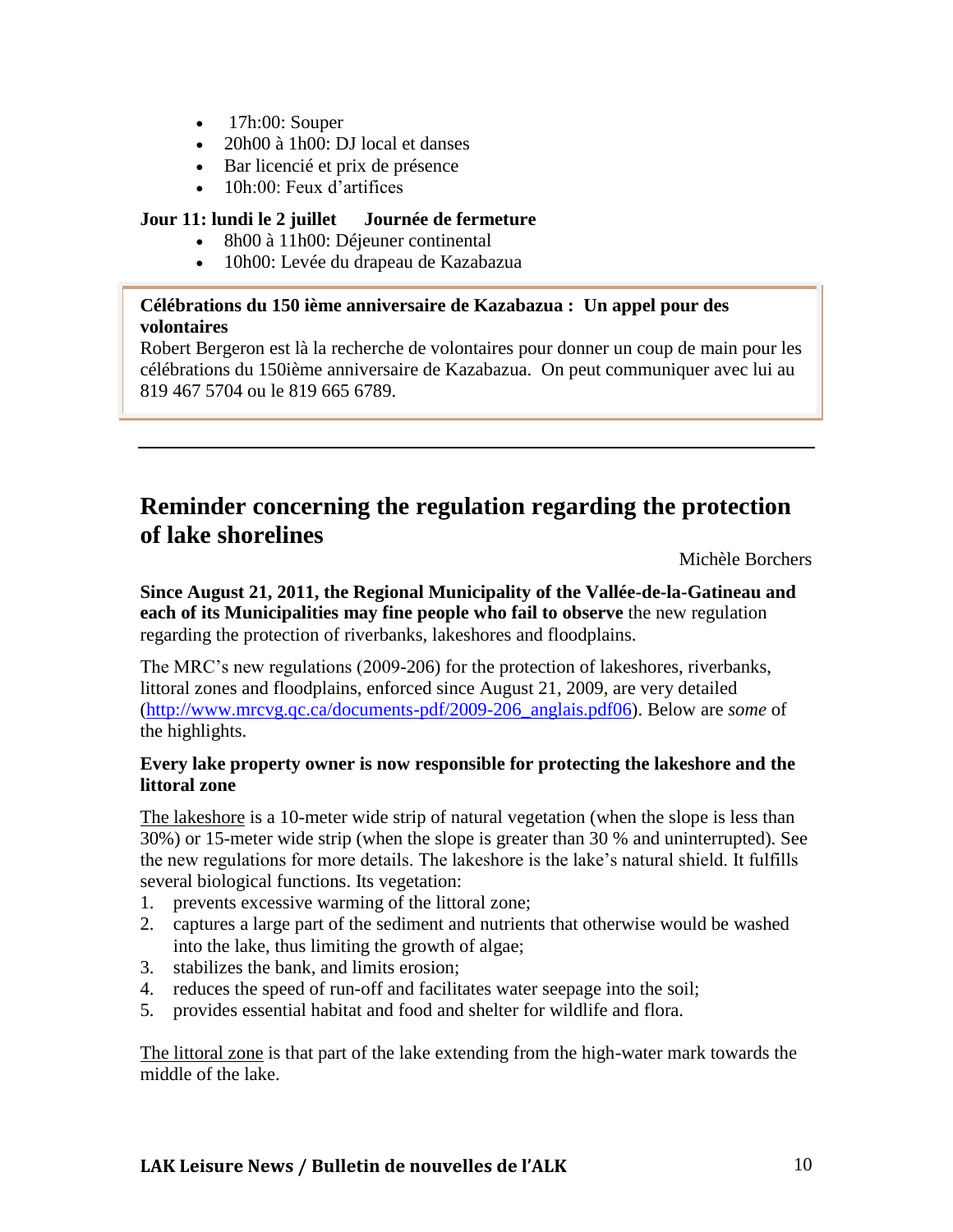**Disturbing the 10-meter or 15-meter wide lakeshore** by, for example, cutting the grass, cleaning brush, cutting trees, or spreading fertilizer, **is now prohibited**.

**All construction and operations on the lakeshore or in the littoral zone that are permitted by the new regulations require a permit or certificate**. Signs must be posted on the site during the entire work period.

After consulting a municipal inspector, you may:

- 1. when the slope is less than 30%, cut vegetation to create a 5-meter wide opening onto the lake, as long as the herbaceous vegetation is preserved;
- 2. when the slope is greater than 30%, prune and trim to create a 5-meter wide opening, and construct a grass-covered trail or a stairway with a maximum width of 1.2 m. Debris may not be left on the lakeshore. Trees and shrubs outside the 5-meter zone may be pruned and trimmed up to a maximum of 40% of the total height of the tree trunk or shrub.

### **If your shoreline lacks natural vegetation, you had until August 21, 2011 to restore**

**it**. You can do this in two ways:

- by letting nature take its course: let plants that are well adapted to lakeshore areas grow up naturally, which they will do in only 2 or 3 years;
- by planting native species in mid-June or late August, without using fertilizers, preferably in the early morning or evening (consult the list on the Internet here: [http://www.messines.ca/Catalogue2009.pdf\)](http://www.messines.ca/Catalogue2009.pdf).

Three MRC inspectors are monitoring the enforcement of these new regulations in close cooperation with municipal inspectors. They have the authority to come and visit any property between 7 am and 7 pm on their own initiative or following an official complaint. All complaints are handled in a confidential manner.

**If you have any questions, call the Kazabazua Municipal Office (819-467- 2852).**

### **Rappel concernant le règlement sur la protection des rives de lacs :**

Michèle Borchers

**Depuis le 21 août 2011, la Municipalité Régionale de comté (MRC) de la Vallée-dela-Gatineau et ses municipalités peuvent donner des amendes aux contrevenants au nouveau règlement** sur la protection des rives, du littoral et des plaines inondables.

En vigueur depuis le 21 août 2009, le nouveau règlement (2009-206) de la MRC sur la protection de la rive et du littoral est très détaillé [\(http://www.mrcvg.qc.ca/documents](http://www.mrcvg.qc.ca/documents-pdf/2009-206_reglement.pdf)[pdf/2009-206\\_reglement.pdf\)](http://www.mrcvg.qc.ca/documents-pdf/2009-206_reglement.pdf). En voici un aperçu.

#### **Les propriétaires riverains d'un lac sont désormais responsables de la protection de sa rive et de son littora**l.

La rive est une bande riveraine de végétation naturelle de 10 m de largeur (lorsque la pente est inférieure à 30 %) ou de 15 m de largeur (lorsque la pente est continue et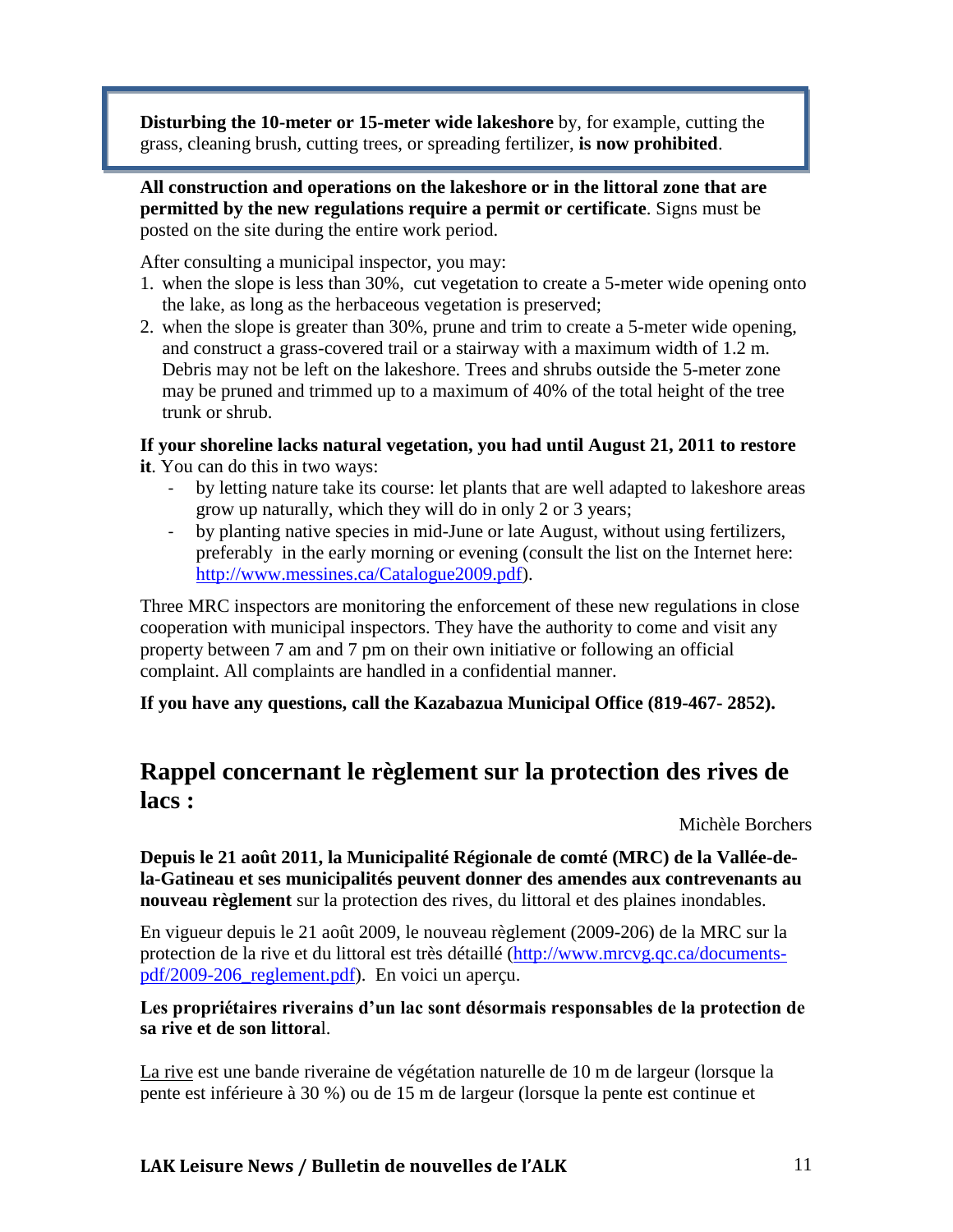supérieure à 30 %). Voir le règlement pour les détails. La rive sert de bouclier naturel en remplissant plusieurs fonctions biologiques. Sa végétation :

- 1. limite le réchauffement excessif de l'eau en bordure du lac ;
- 2. limite la prolifération d'algues nuisibles en captant une grande partie des sédiments et des nutriments qui ruissellent dans le lac ;
- 3. limite l'érosion en stabilisant les berges ;
- 4. favorise l'infiltration de l'eau dans le sol en réduisant la vitesse d'écoulement des eaux de ruissellement ;
- 5. fournit un milieu de vie indispensable (habitat, nourriture et abri) à la faune et à la flore aquatique et terrestre.

Le littoral est la partie du lac qui va de la ligne des hautes eaux vers le centre du lac.

**Toucher à la bande riveraine de 10 m ou de 15 m de largeur** – p. ex., en tondant l'herbe, en débroussaillant, en coupant des arbres ou en épandant de l'engrais – **est désormais interdit**.

**Tous les ouvrages et travaux sur la rive et sur le littoral qui sont autorisés par le nouveau règlement requièrent un permis ou un certificat**. Une pancarte est obligatoire durant la durée des travaux.

Après consultation de votre inspecteur municipal, vous êtes autorisé :

- 1. lorsque la pente est inférieure à 30 % : à couper des essences végétales pour un accès au lac d'une largeur de 5 m, *mais en conservant la végétation herbacée* ;
- 2. lorsque la pente est supérieure à 30 % : (a) à élaguer et émonder arbres et arbustes pour un accès au lac d'une largeur de 5 m, (b) à aménager un sentier recouvert de plantes herbacées ou un
- 3. escalier (largeur maximale : 1,2 m), *mais sans créer d'érosion ni laisser de débris*;
- 4. au-delà de la zone de 5 m de largeur : à élaguer et émonder moins de 40 % de la hauteur totale de l'arbre ou de l'arbuste.

**Si votre bande riveraine n'est pas occupée par de la végétation à l'état naturel, vous avez eu jusqu'au 21 août 2011 pour la revégétaliser avec des plantes herbacées, arbustives ou arborescentes**. Vous pouvez soit laisser-faire la nature (la végétation indigène recolonisera votre rive en 2 à 3 ans) soit planter des espèces adaptées, à la mijuin ou à la fin août, tôt le matin ou le soir (consultez la liste de ces plantes en ligne : [http://www.messines.ca/Catalogue2009.pdf\)](http://www.messines.ca/Catalogue2009.pdf), *mais sans utiliser d'engrais ni de compost, car ils contribuent à la prolifération d'algues nuisibles*.

Trois inspecteurs de la MRC veillent à l'application du nouveau règlement, en coopération étroite avec les inspecteurs municipaux. Ils peuvent inspecter toute propriété entre 7 h et 19 h, de leur propre initiative ou à la suite d'une plainte. Toutes les plaintes sont traitées de manière confidentielle.

#### **Si vous avez des questions, contactez la Mairie de Kazabazua (819-467-2852).**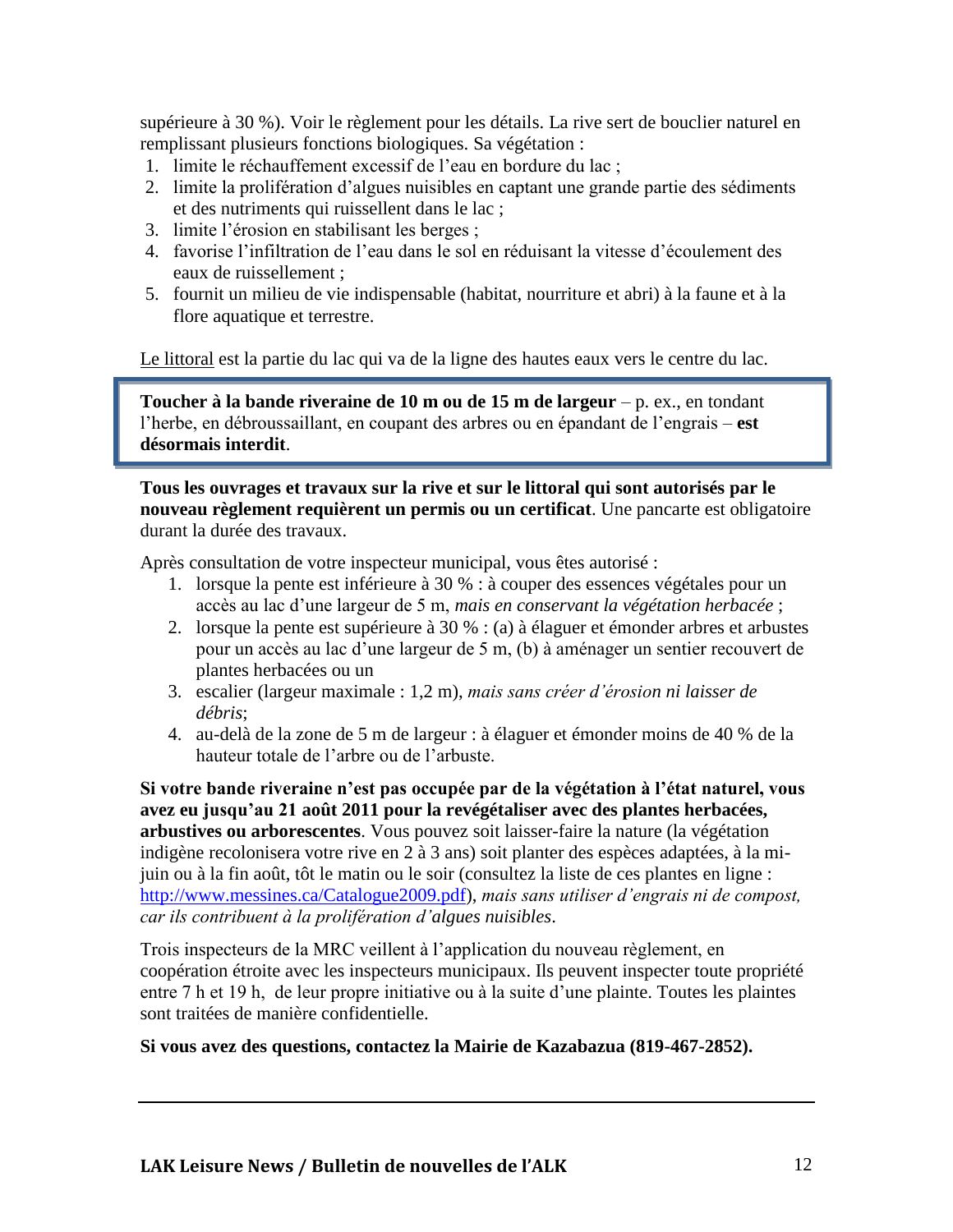### **Shoreline Inspections summer 2012: Lake Danford**

Jacques Raymond

On May 12 2012, during a coffee break at the Seauvegarde symposium, it was learned from Mr. Claude Beaudoin Head of Service - Land Use Planning, that Danford Lake would be visited this summer for shoreline inspections. He will be assisted by two trainees for the inspections.

### **Inspections bordures riveraines été 2012 : Lac Danford**

Jacques Raymond

Le 12 mai dernier, lors d'une pause-café au colloque de Seauvegarde. Claude Beaudoin, chef de service - Aménagement du territoire MRC de la Vallée de la Gatineau nous a avisé que le Lac Danford serait visité cet été pour des inspections des bordures riveraines. M. Beaudoin sera assisté de deux stagiaires pour les inspections.



### **Millfoil**

Jacques Raymond

The milfoil situation appears to be stable. As past information was gathered utilising a pontoon, and that this has proven to be difficult, an attempt will be made to try a new method. Kazabazua celebrations offer helicopter rides June  $24<sup>th</sup>$ , June 30<sup>th</sup> and August 1<sup>st.</sup> An attempt will be made to take pictures of the milfoil in the lake from the helicopter. If successful those pictures could be put on the Association's web site.

### **Myriophylle**

Jacques Raymond

La situation du myriophylle à épi nous semble être stable. Comme l'information a été recueillie dans le passé en utilisant un ponton, et que cela s'est avéré être difficile, une tentative sera faite pour essayer une nouvelle méthode. Les célébrations de Kazabazua offrent des tours d'hélicoptère prévu pour les 24 Juin 30 Juin et 1er Août. Une tentative sera effectuée pour prendre des photos du myriophylle à épi dans le lac à partir de l'hélicoptère. Ces images pourraient être mises sur le site Web de l'Association.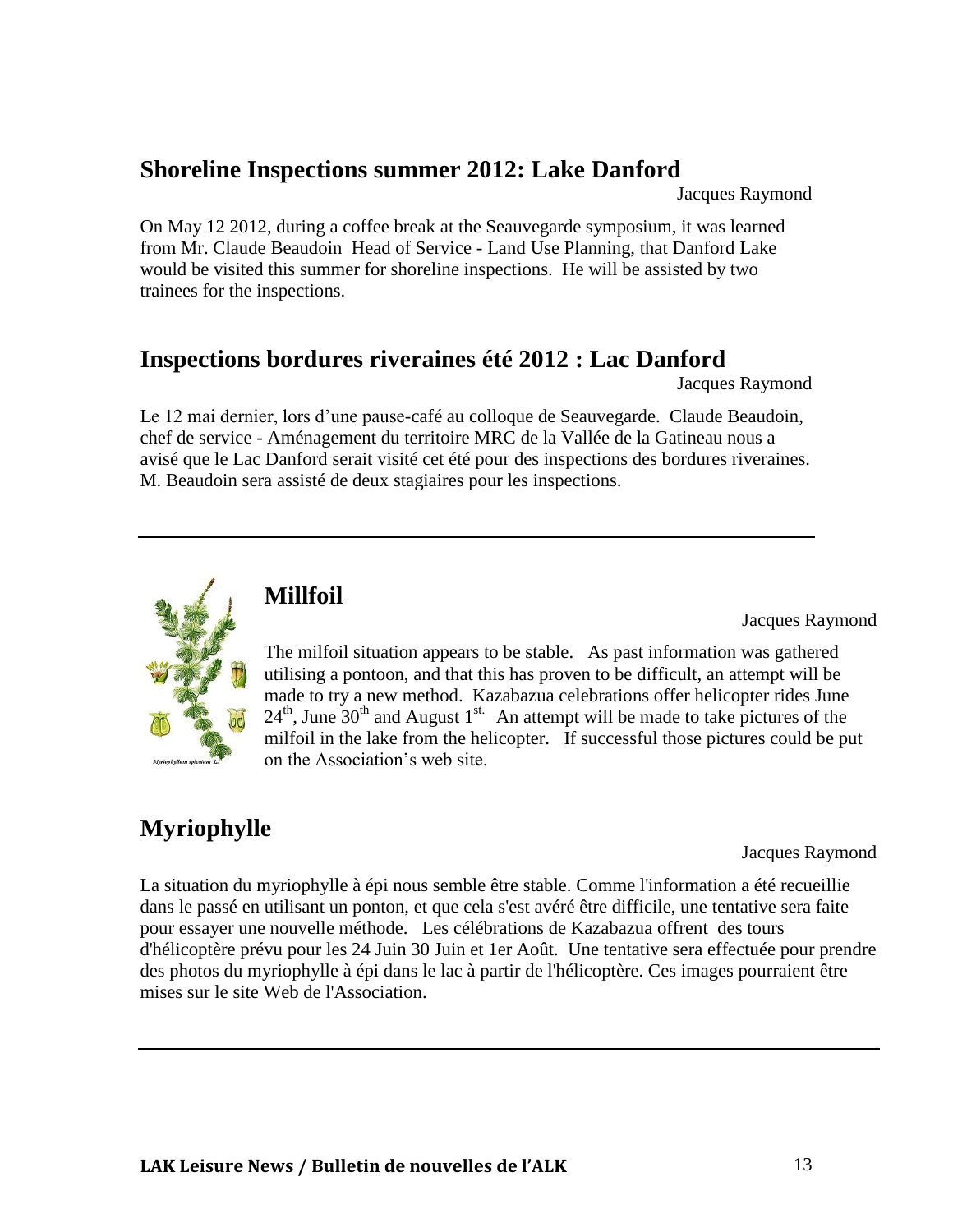### **Lake Weed and Zebra Mussel Alert**

Michèle Borchers

A reminder regarding the number one threat to our lakes: *Eurasian Milfoil* (*Myriophyllum spicatum*), an invasive weed that can ¨choke¨ our lakes. **A new threat has emerged**: Zebra mussels have been spotted in some water bodies in the Outaouais. PLEASE THOROUGHLY INSPECT your boat, trailer, anchor, fishing line, water skis, etc. and remove ALL aquatic plants before entering and after leaving the water. New infestations can develop from even small plant fragments.

For further information on this weed:

<http://www.invadingspecies.com/Invaders.cfm?A=Page&PID=12> <http://www.radio-canada.ca/regions/ottawa/2011/05/08/002-moules-zebrees-outaouais.shtml>

> **Remember: CLEAN BOATS = CLEAN LAKES**

For the sake of your lake, do not use household products with phosphates, because they promote the growth of algae and weeds.

### **Alerte aux Plantes Envahissantes et à la Moule Zébrée**

Michèle Borchers

Un rappel concernant l'ennemi numéro 1 de nos lacs : une plante envahissante appelée Myriophylle à épi (*Myriophyllum spicatum*) qui peut finir par « étouffer » votre lac. Une nouvelle espèce menace nos plans d'eau : la moule zébrée a fait son apparition dans des lacs de l'Outaouais. VEUILLEZ INSPECTER SOIGNEUSEMENT votre bateau, votre remorque, votre ancre, votre matériel de pêche, vos skis nautiques, etc. et enlevez TOUTES les plantes aquatiques qui y ont adhéré avant de les mettre à l'eau et en en sortant. Une nouvelle infestation peut se développer à partir de fragments de plante minuscules.

Pour de plus amples informations :

http[://www.invadingspecies.com/Invaders.cfm?A=Page&PID=12](http://www.invadingspecies.com/Invaders.cfm?A=Page&PID=12) http [://www.radio-canada.ca/regions/ottawa/2011/05/08/002-moules-zebrees-outaouais.shtml](http://www.radio-canada.ca/regions/ottawa/2011/05/08/002-moules-zebrees-outaouais.shtml)

> **N'oubliez pas : BATEAUX PROPRES = LACS PROPRES**

Pour la sauvegarde de votre lac, n'utilisez pas de produits ménagers contenant des phosphates, car ceux-ci favorisent la croissance des algues et mauvaises herbes !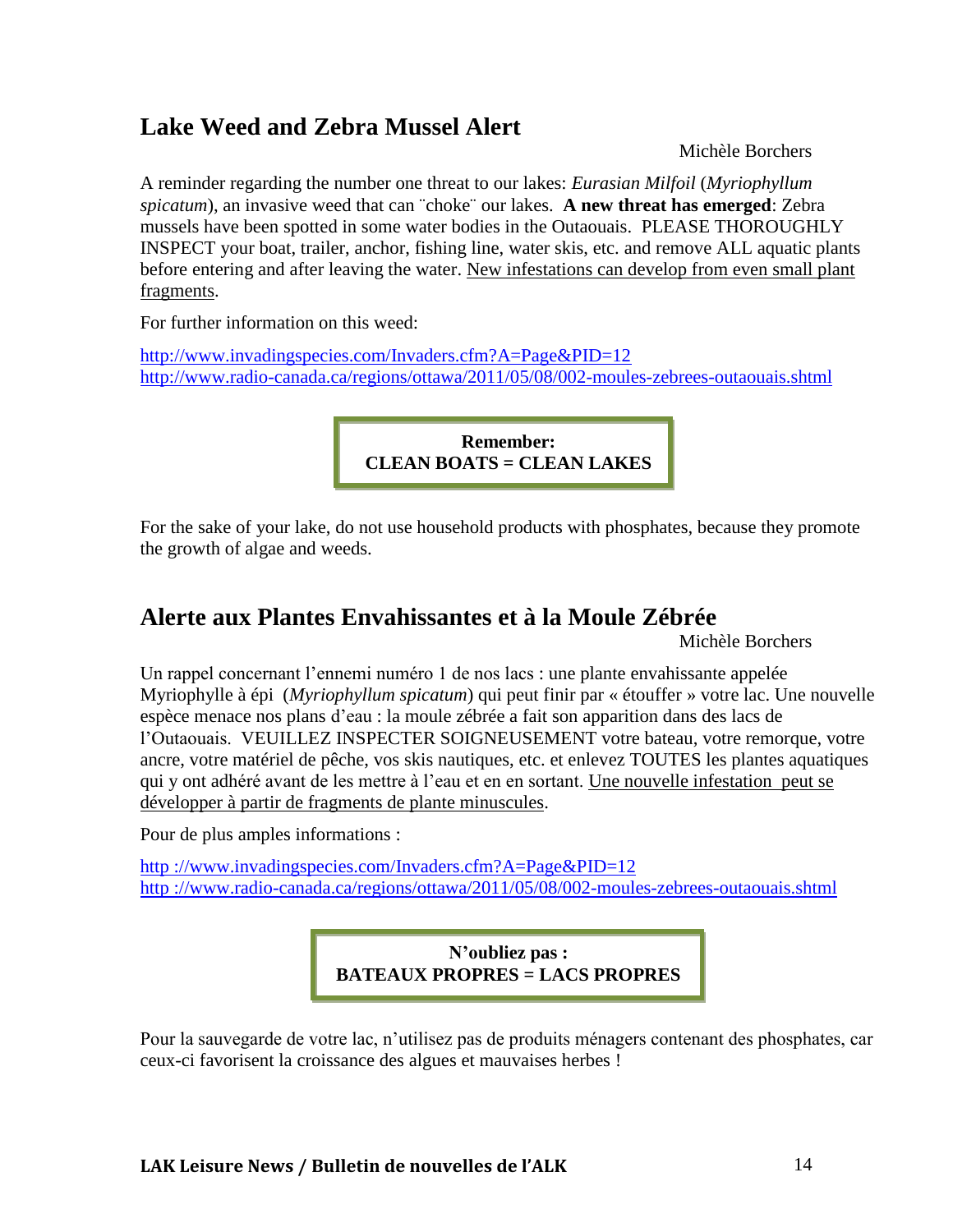

### **New Regional Ecocentre**

Michèle Borchers

*Need to get rid of building materials, domestic hazardous material, computers, electronics, etc.?* Take them to the MRC brand-new regional Ecocentre in Maniwaki (65 km from Kaz):

Centre de transfert des matières résiduelles et écocentre de la Vallée-de-la-Gatineau 161, rue du Parc industriel, Maniwaki Tel. 1-855-506-2007 or 819-463-3241, extension 248 Email : kmason@mrcvg.qc.ca

Some materials are accepted free of charge. For details, visit the website: [http://98.130.234.125/system/files/files/Environnement/Tarification%20%C3%A9cocentr](http://98.130.234.125/system/files/files/Environnement/Tarification%20%C3%A9cocentre%202012.pdf) [e%202012.pdf](http://98.130.234.125/system/files/files/Environnement/Tarification%20%C3%A9cocentre%202012.pdf)

### **LAK Leisure News / Bulletin de nouvelles de l'ALK** 15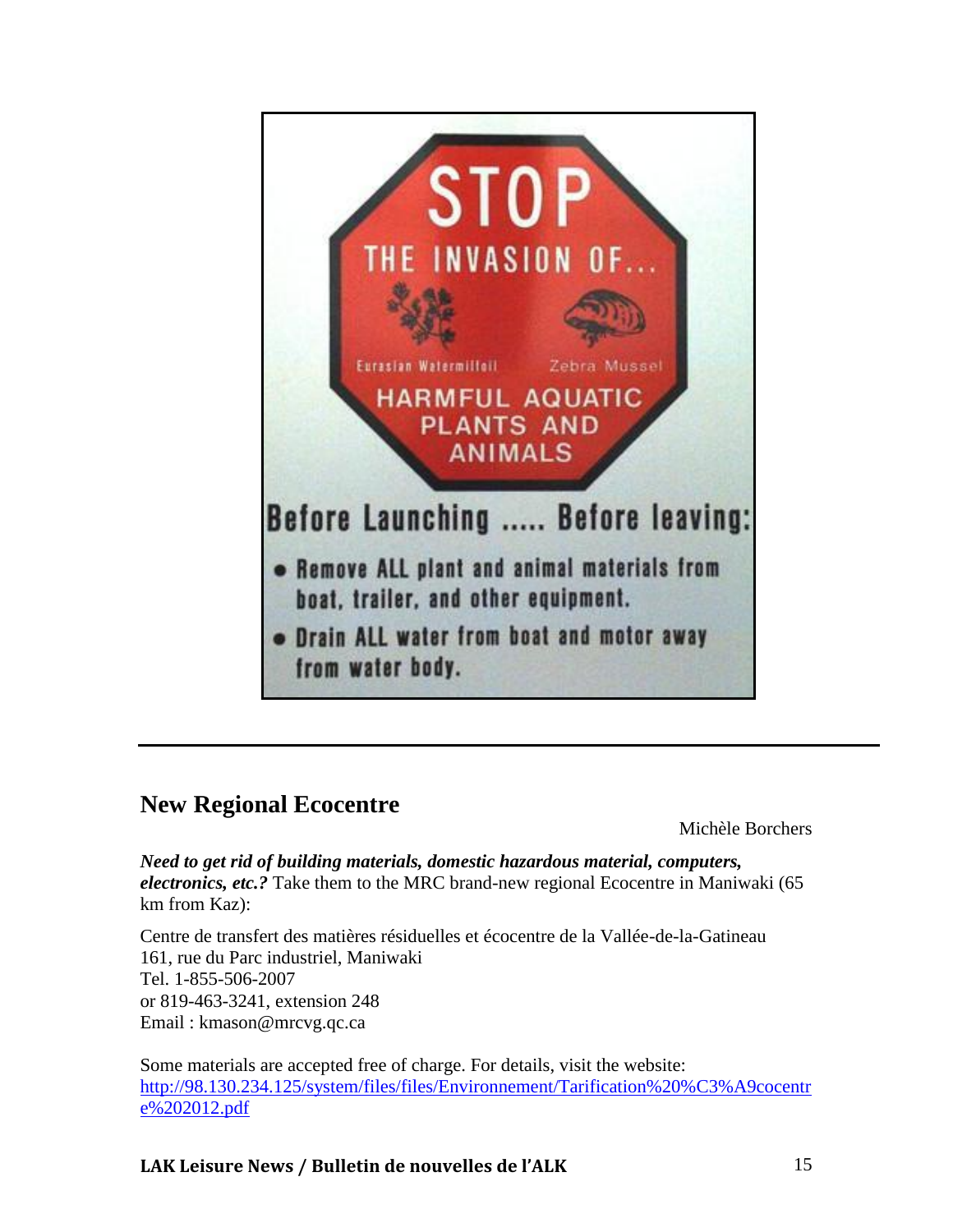### **Nouveau Ecocentre**

Michèle Borchers

*Vous voulez vous débarrasser de matériaux de construction, de résidus domestiques dangereux, de pneus, d'ordinateurs, d'appareils électroménagers, etc.?* Le tout nouveau Ecocentre de notre MRC in Maniwaki (65 km de Kaz) les accepte :

Centre de transfert des matières résiduelles et écocentre de la Vallée-de-la-Gatineau 161, rue du Parc industriel, Maniwaki Tél. 1-855-506-2007 ou 819-463-3241, poste 248 Courriel : kmason@mrcvg.qc.ca

Certaines matières sont acceptées gratuitement, d'autres sont tarifées. Pour en savoir plus, consultez le site web: [http://98.130.234.125/system/files/files/Environnement/Tarification%20%C3%A9cocentr](http://98.130.234.125/system/files/files/Environnement/Tarification%20%C3%A9cocentre%202012.pdf) [e%202012.pdf](http://98.130.234.125/system/files/files/Environnement/Tarification%20%C3%A9cocentre%202012.pdf)

### **Request for a Zoning Change concerning Zone F133**

Michèle Borchers

The owner of part of Lot 24 (Range VIII) wishes to open a boy-scout camp on one of the Twin Lakes. He is requesting that Zone F 133 (Forestry) be rezoned to include Tourism VII (fish and game clubs, camping grounds, commercial cottage rental establishments, boat launching ramps, summer camps, family vacation camps, etc.)

Zone F133 is adjacent to Zone V138 (Danford Lake East Road). Therefore all cottagers in Zone V138 will be contacted by the Municipality and will have a say in the process, which is to take place over the next 2-3 months.

### **Demande de modification de zonage concernant la zone F133**

Michèle Borchers

Le propriétaire d'une partie du lot 24 (Rang VIII) désire ouvrir un camp de boy scouts sur l'un des lacs Jumeaux. Il demande que la zone F 133 (Foresterie) soit modifiée pour inclure Tourisme VII (entreprises de pourvoiries en chasse et pêche, terrains de camping, établissements commerciaux de location de chalets, rampes de mise à l'eau, bases de plein air, camps de vacances, centres vacances-familles, etc.).

La Zone F133 étant adjacente à la Zone V138 (Chemin Danford Lake Est), tous les villégiateurs de la Zone V138 seront contactés par la Municipalité et auront voix au chapitre dans cette procédure, qui est censée prendre 2-3 mois.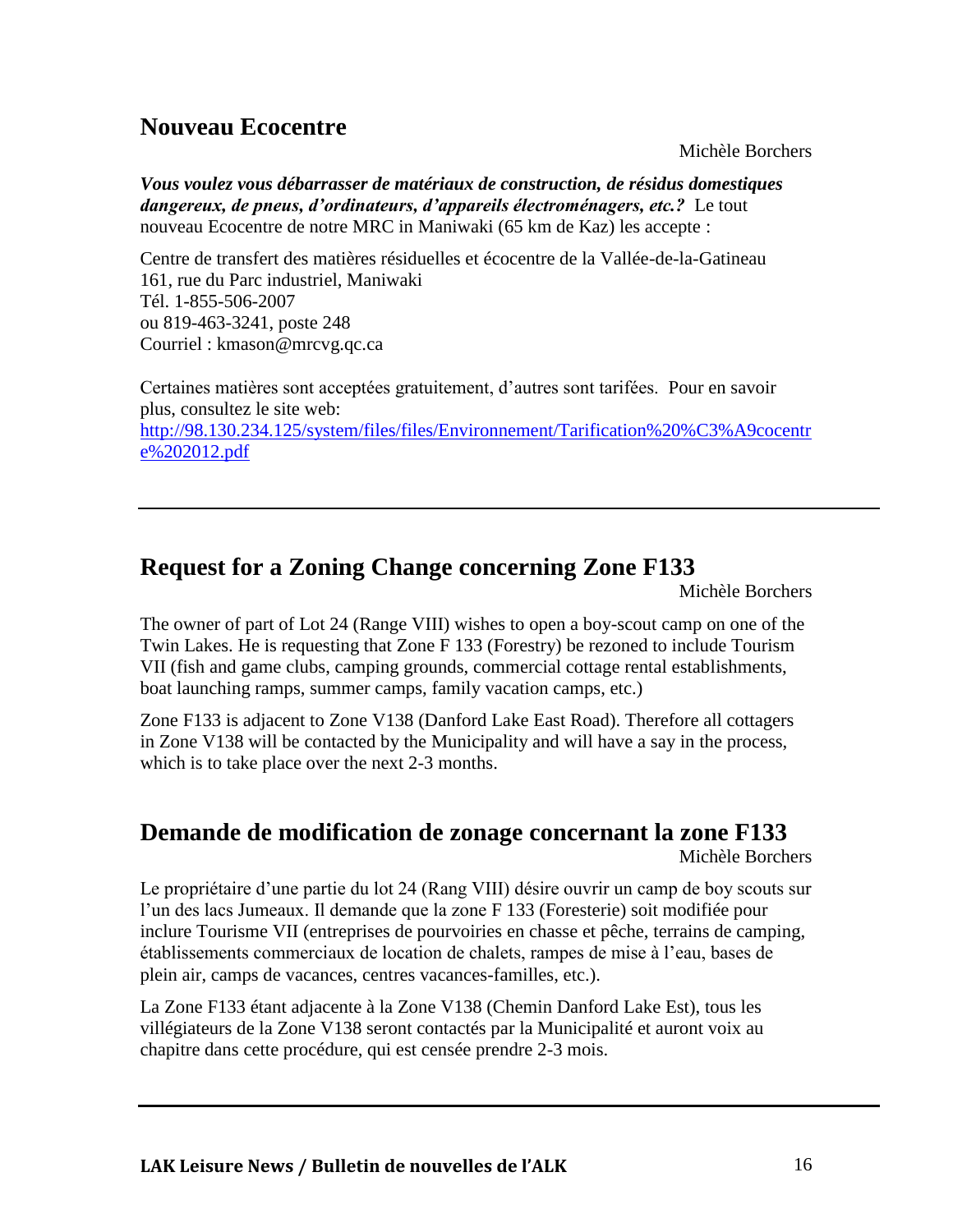### **Mining on Municipal Land**

Quebec's Bill 14 aims at transferring to municipal governments the power to veto mineral exploration and mining on their territories. The Municipality of Kazabazua has joined forces with the Union des municipalités du Québec in support of Bill 14.

### **Exploration Minière sur les Territoires Municipaux**

Michèle Borchers

Le Projet de loi 14 vise à transférer aux gouvernements municipaux le pouvoir d'opposer un véto à des projets d'exploration et d'exploitation minières sur leurs territoires. La Municipalité de Kazabazua s'est jointe à l'Union des municipalités du Québec pour appuyer le Projet de loi 14.

### **What's New on the Coalition's Front?**

Michèle Borchers

A call for tenders for a regional waste treatment facility was issued by the City of Gatineau on April 5. Pre-qualified firms have until 2 pm on July 26 to submit their proposal. Submissions will be opened in public immediately. For more info: <http://www.gatineau.ca/upload/callsforproposals/2012sp036.pdf>

The new waste-into-energy technology will need approval by the Quebec Ministry of Sustainable Development, Environment and Parks.

### **Quoi de neuf au sujet de la Coalition?**

Michèle Borchers

Un appel d'offres pour un centre régional de traitement des déchets a été lancé par la Ville de Gatineau le 5 avril. Les entreprises qui s'étaient prequalifiées ont jusqu'à 14 h, le jeudi 26 juillet pour soumettre leur proposition. Les soumissions seront ouvertes publiquement immédiatement. Pour en savoir plus:<http://www.gatineau.ca/upload/callsforproposals/2012sp036.pdf>

Le nouveau centre devra être approuvé par le ministère québécois de l'Environnement, du Développement durable et des Parcs.

Michèle Borchers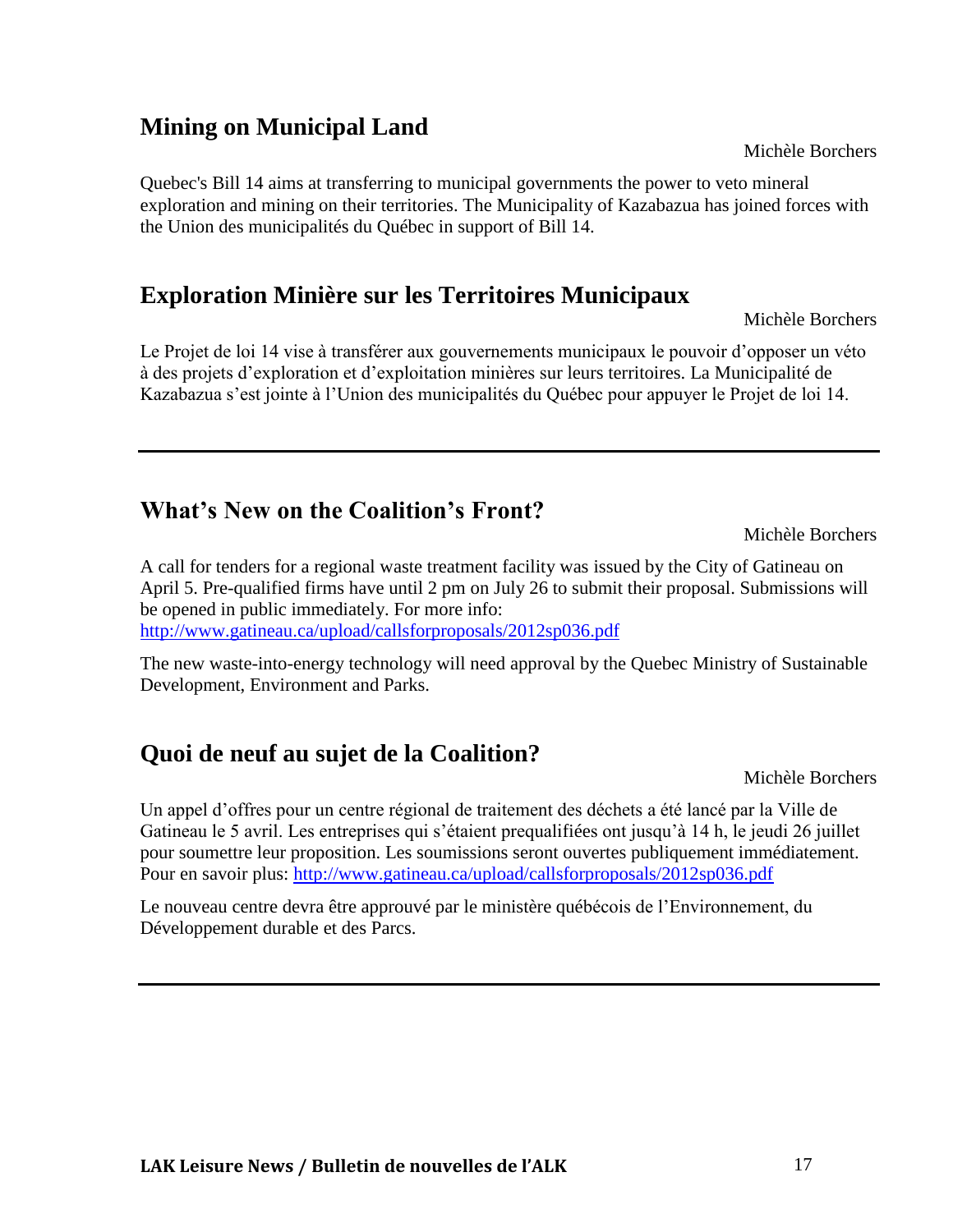### **Proposed Legislation Concerning Municipal Taxes, Follow-up**

Jacques Raymond

''Law project number 4 permitting municipalities to grant a tax credit to certain owners of residential properties affected by a an increase in value exceeding the average increase by a significant amount''.

A consultation of the ''Assemblée Nationale'' (National Assembly) web site on May 31st 2012, shows that hearings were held on march 22nd 2011, may  $2<sup>nd</sup>$  2012, may 16th 2012 and that the matter was still being debated.

We will keep you informed on any further developments.

See :<http://www.assnat.qc.ca/fr/travaux-parlementaires/projets-loi/projet-loi-4-39-2.html>

### **Loi proposée pour modifier la règlementation sur les Taxes Municipales, Suivi**

Jacques Raymond

''Projet de loi n°4 : Loi permettant aux municipalités d'octroyer un crédit de taxes à certains propriétaires d'immeubles résidentiels touchés par une hausse de leur valeur excédant la moyenne de façon significative''

Une consultation du site web de ''L'Assemblée Nationale'' le 31 mai 2012 démontre que des débats ont eu lieu le 22 mars 2011, le 2 mai 2012, le 16 mai 2012 et qu'ils se poursuivent.

Nous vous renseignerons sur les développements futurs.

Voir : [http://www.assnat.qc.ca/fr/travaux-parlementaires/projets-loi/projet-loi-4-39-](http://www.assnat.qc.ca/fr/travaux-parlementaires/projets-loi/projet-loi-4-39-2.html) [2.html](http://www.assnat.qc.ca/fr/travaux-parlementaires/projets-loi/projet-loi-4-39-2.html)

### **Gatineau Valley Retirement Village (GVRV)**

Robert Rowan, Vice-President, GVRV

The GVRV is a not-for-profit organizations registered in Québec with CHARITABLE STATUS recognized by Revenue Canada.

Our vision is:

" Through the establishment of a senior's Retirement Village and a Wellness / Fitness Centre, provide the resources and atmosphere so that all persons requiring assisted living will have access to housing, medical and social activity facilities, based on dignity and equality for all."

The Lacharity Family donated to our project 33 acres of land in the middle of Kazabazua situated at the end of Chamberlain Road near the Day Care Centre. The land runs along highway 105 behind the Mont Carmel Catholic Church up to the Lachapelle Restaurant.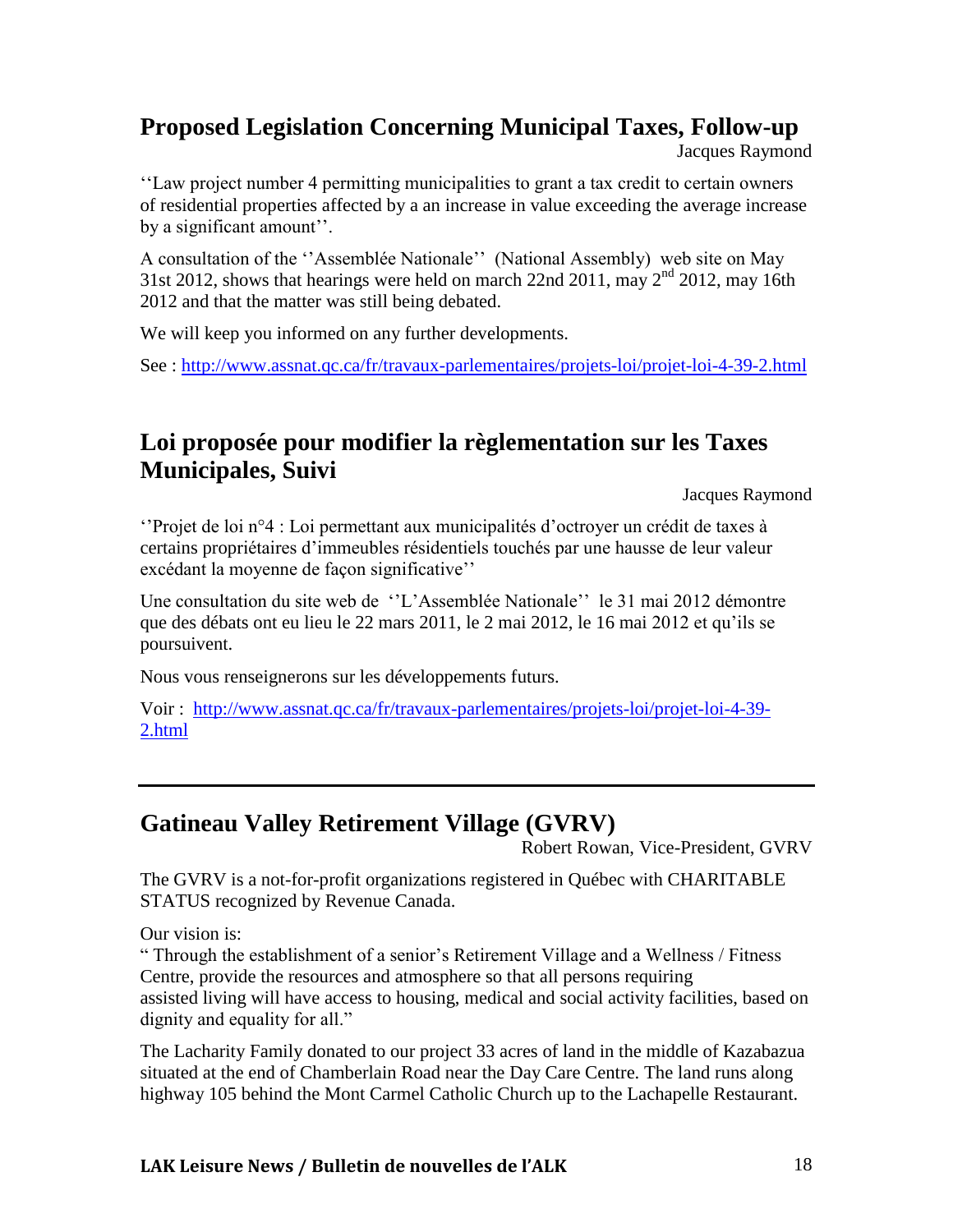The complete project to build the Village will unfold in phases. The first phase consists of 16 units of affordable housing for seniors including 4 two bedrooms and 12 one bedroom apartments. We are already clearing the first 8 acres in the southern part of the land and we expect construction to start there next spring.

We are initiating a Capital campaign for the entire project and welcome your donations. Our immediate goal is \$320,000 toward \$2,925,053 for the first phase.

You can contact us at: 819-467-2220 (message service) or call Robert Rowan at 819-467-4434 OR reach us by mail at PO Box 209, 450 Route 105, Kazabazua, Qc. J0X 1X0

Also visit our WEB Site: [www.gvrv.ca](http://www.gvrv.ca/)

### **Village des Ainés de la Vallée de la Gatineau (VAVG)**

Robert Rowan, Vice-Président, GVRV

Le VAVG est un organisme à but non lucratif établi au Québec reconnue par Revenue Canada comme ORGANISME DE CHARITÉ.

Notre vision est la suivante :

"Par l'établissement d'un Village des Ainés et d'un centre de conditionnement physique et de bienêtre, créer une atmosphère propice pour offrir des services à toute personne ayant besoin d'hébergement, de services santé, d'activités communautaires, basés sur la dignité et l'égalité de tous. "

La famille Lacharity a fait un don d'un terrain de 33 acres au milieu de la municipalité de Kazabazua. Le lot est situé en parallèle de la route 105 derrière le restaurant Lachapelle jusqu'au Centre de la petite enfance (CPE) au bout de la rue Chamberlain.

Le développement du village se fera en phases. La première étape consiste en un édifice de 16 unités de logement abordable pour les ainés. Nous aurons 4 logements de deux chambres et 12 logements d'une chambre. La présentation de huit ares de terrain et en cours et la construction pourra commencer dès le printemps 2013.

Nous commençons une campagne de levée de fonds pour le projet du Village des Ainées et acceptons volontiers vos dons. Notre but est de 320,000\$ d'un projet évaluer à 2,925,053 \$

Vous pouvez communiquer avec nous : Par téléphone au : 819-467-2220 (service de messagerie) ou téléphoner à Robert Rowan au 819-467-4434 OR Ou communiquez avec nous par courrier au CP 209, 450 Route 105, Kazabazua (Québec) J0X 1X0

Visiter notre site WEB : [www.gvrv.ca](http://www.gvrv.ca/)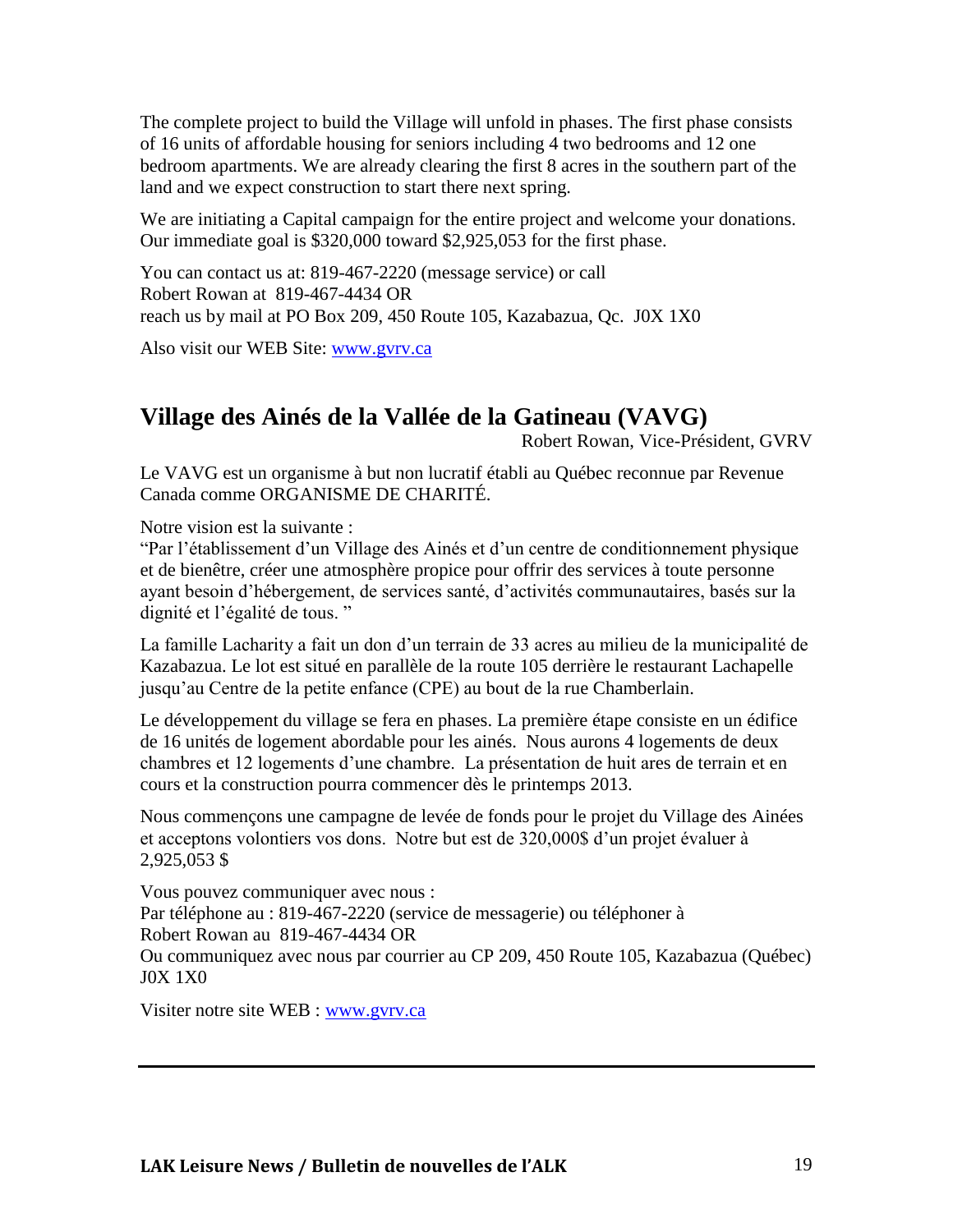### **Symposium on the future of 'Seauvegarde-de-Vallée-de-la-Gatineau'**

**Held Saturday may 12th 2012, at the Chateau Logue in Maniwaki QC.**

Jacques Raymond

Pierre Rondeau, prefect of the MRC Gatineau Valley, opened the symposium by welcoming all participants. He emphasized that the Gatineau Valley area is environmentally sensitive due to the nature of its lakes which lie on a limestone base and expressed the desire that we take care of them. <http://98.130.234.125/en/homepage>

### **Report on the Seauvegarde Vallée de la Gatineau : Mr. Claude Bonhomme - Seauvegarde**

Mr. Claude Bonhomme the person responsible for Seauvegarde, gave a brief overview of the beginnings of Seauvegarde, of its training, its action plan and its achievements namely: the establishment of the website: [www.seauvegarde.org,](http://www.seauvegarde.org/) the mailing of a datasheet to 18,000 owners of the valley, the financial assistance program ''Coup de Pousse'' to re-vegetate, the training of municipal inspectors, the characterization of lakes, support and publicity for the bylaw on shores and shoreline protection (RCI 2009-6), and the purchase of a multimeter, a device to test water. Mr. Bonhomme then gave the floor to other speakers, indicating that he would return in the afternoon to discuss with us to determine whether or not seauvegarde continues.

### **The eutrophication of lakes: causes, tools and best practices: Mrs. Melissa Laniel, ''Bleu Laurentides" program.**

Mrs. Melissa Laniel, of ''Bleu Laurentides'' program said that our lakes are dealing with pollution by phosphate and nitrogen and that the main causes are sceptic facilities, the use of fertilizers, excessive deforestation, indirect water runoff, erosion and unsustainable farming practices. The result has been an invasion of milfoil that leads to the premature aging of our lakes. This eutrophication is manifested by an overproduction of the vegetation in their littoral zones.

To counter this situation she recommends the monitoring tools provided by RSVL, (Réseau de surveillance volontaire des lacs - network of voluntary monitoring of lakes) of the Ministry of Sustainable Development Environment and Parks and the ''Bleu Laurentides'' kit. <http://www.troussedeslacs.org/> <http://www.crelaurentides.org/bleu>

### **Dirty water is not normal! Jean Claude Thibault: RAPPEL (Regroupement des Associations Pour la Protection de l'Environnement et cours d'eau de l'Estrie et du haut bassin de la Saint-François)**

Jean Claude Thibault says that if there is dirty water then there is soil erosion, a direct consequence of soil disturbance due to construction projects, digging or other works. Erosion by water is filling our lakes with soil. He then explained the economic costs of erosion, namely: the loss of fertile soil, the blocking of culverts and the rising costs of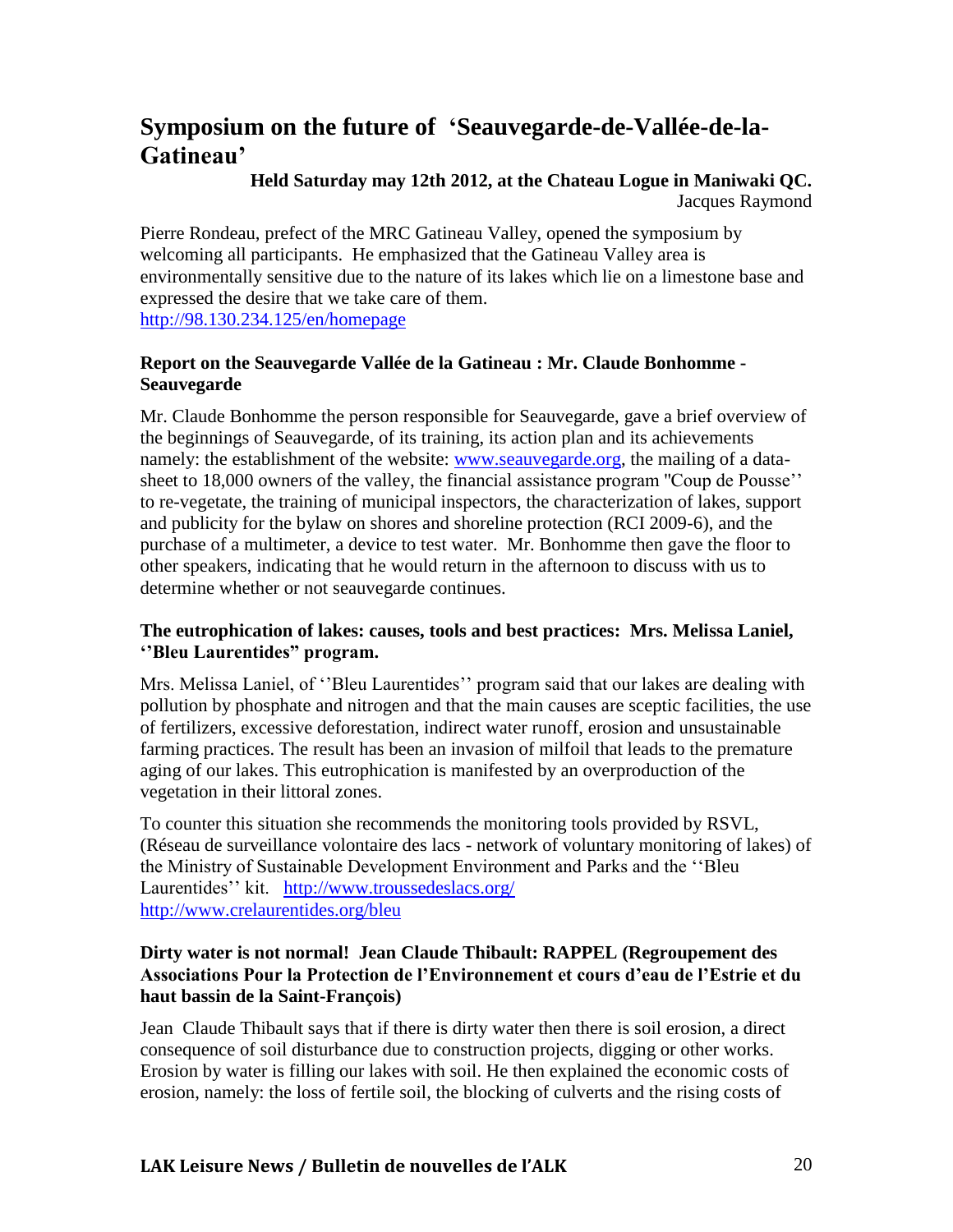water filtration. He indicated that there is also an environmental cost because the sediment destroys fish spawning grounds, impurities in water can cause fish asphyxiation and a loss in water transparency which contributes to its warming.

Mr. Thibault and his organization have tackled the erosion problem since the very beginning. When fighting against soil erosion we have to consider 3 principles: slowing down the flow of water, filtering it and refreshing it. Mr. Thibault referred us to RSVP (Réseau de surveillance volontaire des lacs) with its lake surveillance program and its testing of samples of lake water twice a year in order to help the lakes.

He, his colleagues and the Ministry of Transport of the Eastern Townships have developed an ecological method of maintaining road ditches commonly known as the method of the ''lower third'' whereby they clean the bottom of the ditch and do not touch the upper two thirds, leaving the vegetation in place on both sides. RAPPEL - Conférence sur l'érosion - Jean-Claude Thibault par Hubert Simard, <http://vimeo.com/25331745> <http://www.rappel.qc.ca/>

#### **Watershed management: Mr. Marc Grégoire, Watershed Association of Lake Blue Sea (Blue Sea Lake Watershed Association)**

Mr. Grégoire said that following an incident involving the presence of 'Blue-green algae' (cyanobacteria), an Inter-Municipal Committee was formed by Blue Sea and Messines and this resulted in the adoption of regulations and the formation of the Watershed Association of Blue Sea Lake in 2009. The Association is a non-profit organisation whose mission is to protect and enhance the lake and Blue Sea creek in collaboration with the citizens, organizations and lake associations in the region. He then described the size of their watershed and drew a portrait of the lake's current health, its phosphate, milfoil and algae problems. People learned that the Blue Sea Lake gray trout is no longer capable of reproducing naturally so that its presence is ensured by seeding. He also stated that there were too many boats and sea-doo's.

The Association does monitoring, surveillance, water sampling, distribution of trees, riparian tours with students and plans activities. The Association has a website and thus provides a visual presence. He noticed a duplication of efforts among the associations and a question that comes to his mind is: What does it take or what do we need or when do we have to disappear? <http://www.associationbluesea.org/en/home>

**What can the ABV of the 7 do for Seauvegarde of the Gatineau Valley - Giorgio Vecco, ABV des 7 (Agence de bassin versant des 7 – Watershed Agency of the 7)** Mr. Vecco explained what a watershed was and made a summary presentation of ABV des 7 on its origin, its territory, its mandate, its mission and its concerns.

For Mr. Vecco, Seauvegarde is essential and must work with the ABV des 7 which in turn guarantees its cooperation. [http://www.comga.org/index\\_en.php](http://www.comga.org/index_en.php)

#### **The future of Seauvegarde Gatineau Valley, Mr. Claude Bonhomme: Seauvegarde,**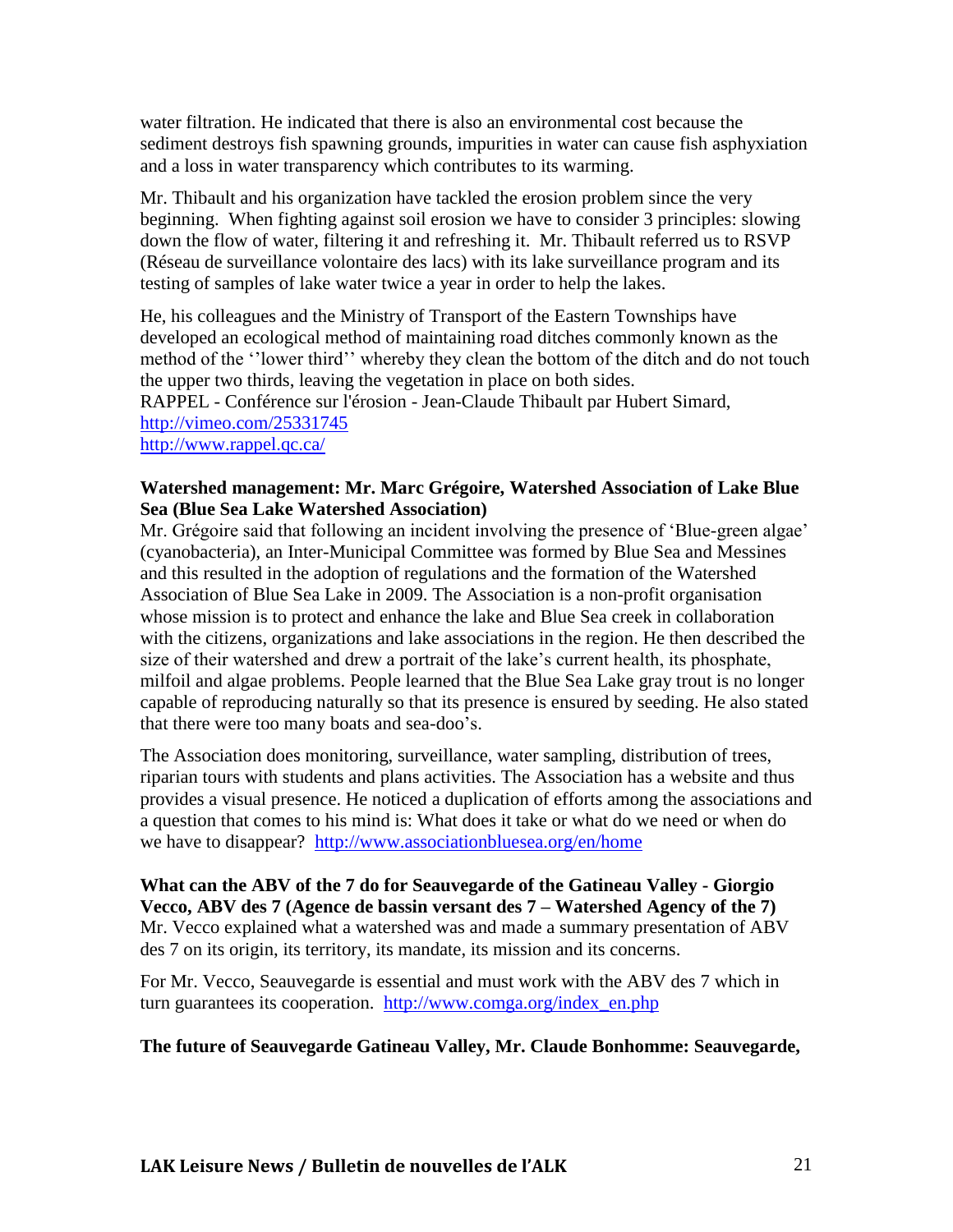Mr. Bonhomme distributed statistics showing the large number of cottages in the MRC, their assessment values on the MRC tax roll and the importance of the economic impact of cottages on the Gatineau Valley economy which has been evaluated at \$40,000,000,00.

Given these facts, it begs the question: should we be embarrassed to request funds for the protection of lakes and streams of Gatineau Valley and Mr. Bonhomme answered "no".

A final document detailed the important regional role played by Seauvegarde.

The symposium was completed with Mr Bonhomme asking the audience whether Seauvegarde should survive and be continued. A number of people volunteered to join Mr. Bonhomme to study the issue and suggest solutions.

### **Colloque portant sur l'avenir de Seauvegarde Vallée de la Gatineau**

#### **Samedi . le 12 mai 2012, Château Logue, Maniwaki** Jacques Raymond

M, Pierre Rondeau préfet de la MRC de la Vallée de la Gatineau a ouvert le colloque en souhaitant la bienvenue à tous les participants, Il a souligné que la région est un environnement sensible en raison de la nature de ses lacs qui se situent sur un socle calcaire et a exprimé le désir que l'on prenne soin de nos lacs. <http://98.130.234.125/>

#### **Bilan de Seauvegarde : M. Claude Bonhomme.**

M. Claude Bonhomme, responsable de seauvegarde, a relaté un bref bilan des débuts de seauvegarde, de sa formation, de son plan d'action ainsi que de ses accomplissements a savoir : l'établissement du site internet: www.seauvegarde.org, un envoi postal à 18,000 propriétaires de la vallée, le programme d'aide financière à la revégétation , ''Coup de Pouce'', la formation d'inspecteurs municipaux, la caractérisation de lacs, des appuis et de la publicité en faveur du règlement pour la protection des rives et du littoral (RCI 2009-6), ainsi que l'achat d'un multimètre, un appareil pour analyser l'eau.

M. Bonhomme a ensuite cédé le plancher aux autres conférenciers en indiquant qu'il reviendrait en après midi afin de discuter avec nous pour déterminer si seauvegarde continue ou pas.

#### **L'Eutrophisation des lacs : causes, outils et bonnes pratiques : Mme Mélissa Laniel, Bleu Laurentides**

Mme Mélissa Laniel, de Bleu Laurentides dit que nos lacs sont aux prises avec une pollution par le phosphate et l'azote dont les causes principales sont les installations sceptiques, l'utilisation de fertilisants, le déboisement excessif, les effluents indirectes, l'érosion, ainsi que les pratiques d'agriculture non-durable. Il en a résulté une invasion du myriophylle à épis qui mène à un vieillissement prématuré de nos lacs. Cette eutrophisation se manifeste par une surproduction de la végétation de leurs zones littérales.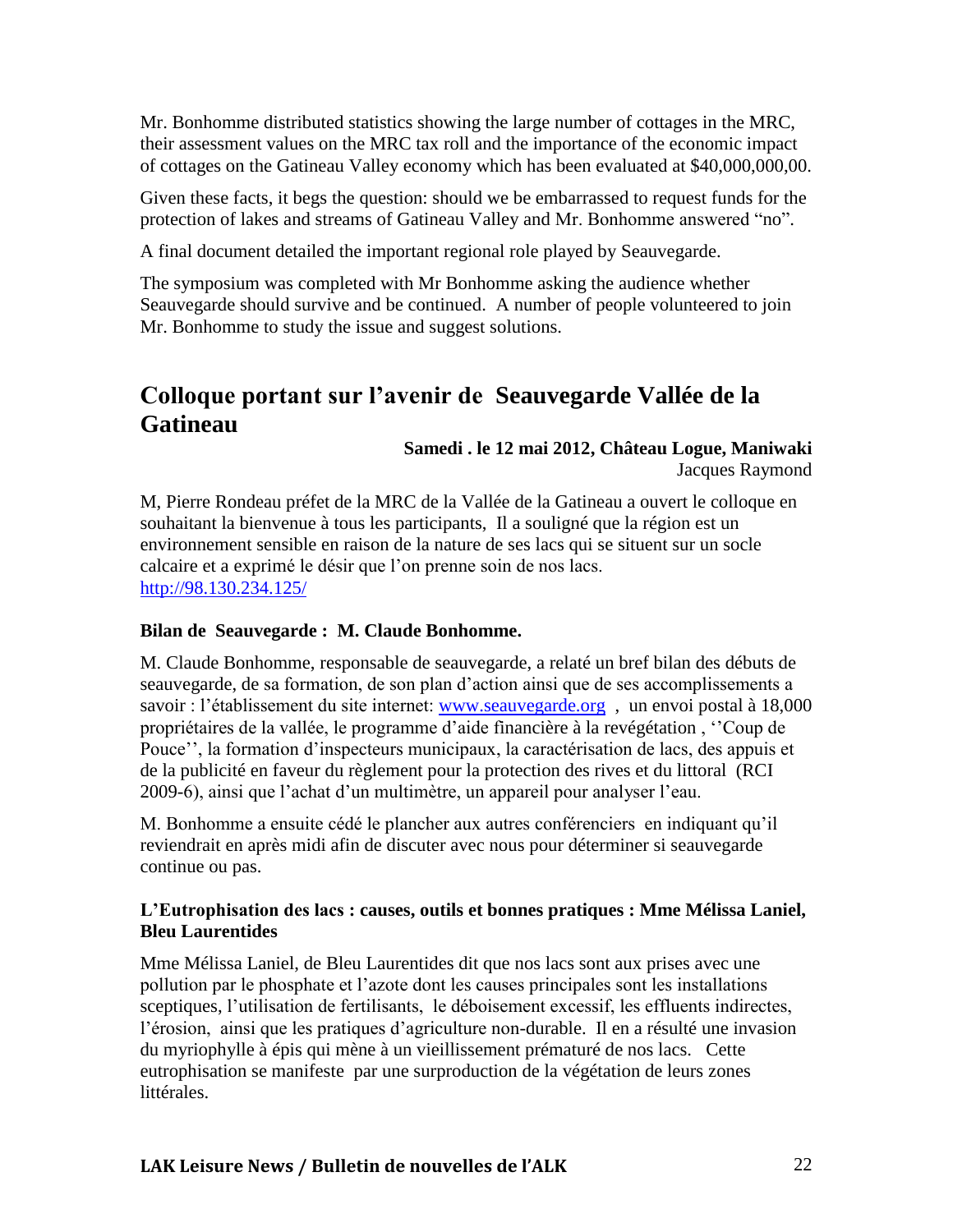Pour contrer cette situation elle recommande les outils de suivi proposés par le RSVP, le Réseau de surveillance volontaire des lacs du Ministère de développement durable environnement et parcs ainsi que la Trousse des Lacs de Bleu Laurentides. <http://www.troussedeslacs.org/> ,<http://www.crelaurentides.org/bleu>

#### **L'eau sale c'est pas normal! Jean Claude Thibault : –RAPPEL (Regroupement des Associations Pour la Protection de l'Environnement et cours d'eau de l'Estrie et du haut bassin de la Saint-François)**

M. Jean Claude Thibault dit que s'il y a de l'eau sale, c'est qu'il y a érosion de sol une conséquence directe de la mise à nu des sols en raison de projets de construction, de creusage et autres travaux. L'érosion par l'eau est entrain de remplir nos lacs de terre. Il a ensuite expliqué les coûts économique de l'érosion a savoir : la perte des sols fertiles, le blocage des ponceaux et l'augmentation des coûts de filtration d'eau. Elle a aussi un coût environnemental, car le sédiment détruit les sites de reproduction des poissons, les impuretés dans l'eau peuvent causer l'asphyxie des poissons et en plus réduit la transparence de l'eau et contribue à son réchauffement.

M. Thibault et son organisme se sont attaqués au problème d'érosion dès les débuts et selon lui pour lutter contre l'érosion il faut tenir compte des 3 f à savoir, freiner, filtrer et rafraichir. M. Thibault réfère les gens au RSVP avec son programme de surveillance de lac et d'échantillonnages de l'eau du lac pour venir en aide aux lacs.

Lui et ses collègues ainsi que le Ministère des Transports de l'Estrie ont mis au point la méthode écologique d'entretien des fossés dite du ''tiers inférieur'' qui consiste à nettoyer le fond du fossé et à conserver les deux-tiers supérieurs de la végétation sur les cotés.

RAPPEL - Conférence sur l'érosion - Jean-Claude Thibault par Hubert Simard, <http://vimeo.com/25331745> <http://www.rappel.qc.ca/>

#### **La gestion par bassin versant, M. Marc Grégoire, Association du bassin versant du lac Blue Sea**

M. Grégoire a indiqué que suite à une présence de cyanobactérie, un comité intermunicipal a été formé par Blue Sea et Messines et cela a résulté en l'adoption d'une règlementation et la formation de l'Association du Bassin Versant du lac Blue Sea en 2009. L'Association est une association à but non lucratif qui a pour mission de protéger et de mettre en valeur le lac et le ruisseau Blue Sea en collaboration avec les citoyens, les organismes et les associations de lacs de la région. Il a ensuite décrit la grandeur de leur bassin et a dessiné un portrait de l'état de santé actuel du lac, de ses problèmes de phosphate, de myriophylle, d'algues. Il a appris aux gens que le Touladis ne se reproduisait plus de façon naturelle dans le lac Blue Sea et que sa présence est assurée par l'ensemencement. Il a aussi parlé du trop grand nombre de bateaux et de sea-doo .

L'Association fait du monitoring de la surveillance, des relevés, de la distribution d'arbres, des tournées riveraines avec des étudiants et planifie des activités. Elle a un site web et ainsi assure une présence visuelle. Il remarque une duplication d'efforts parmi les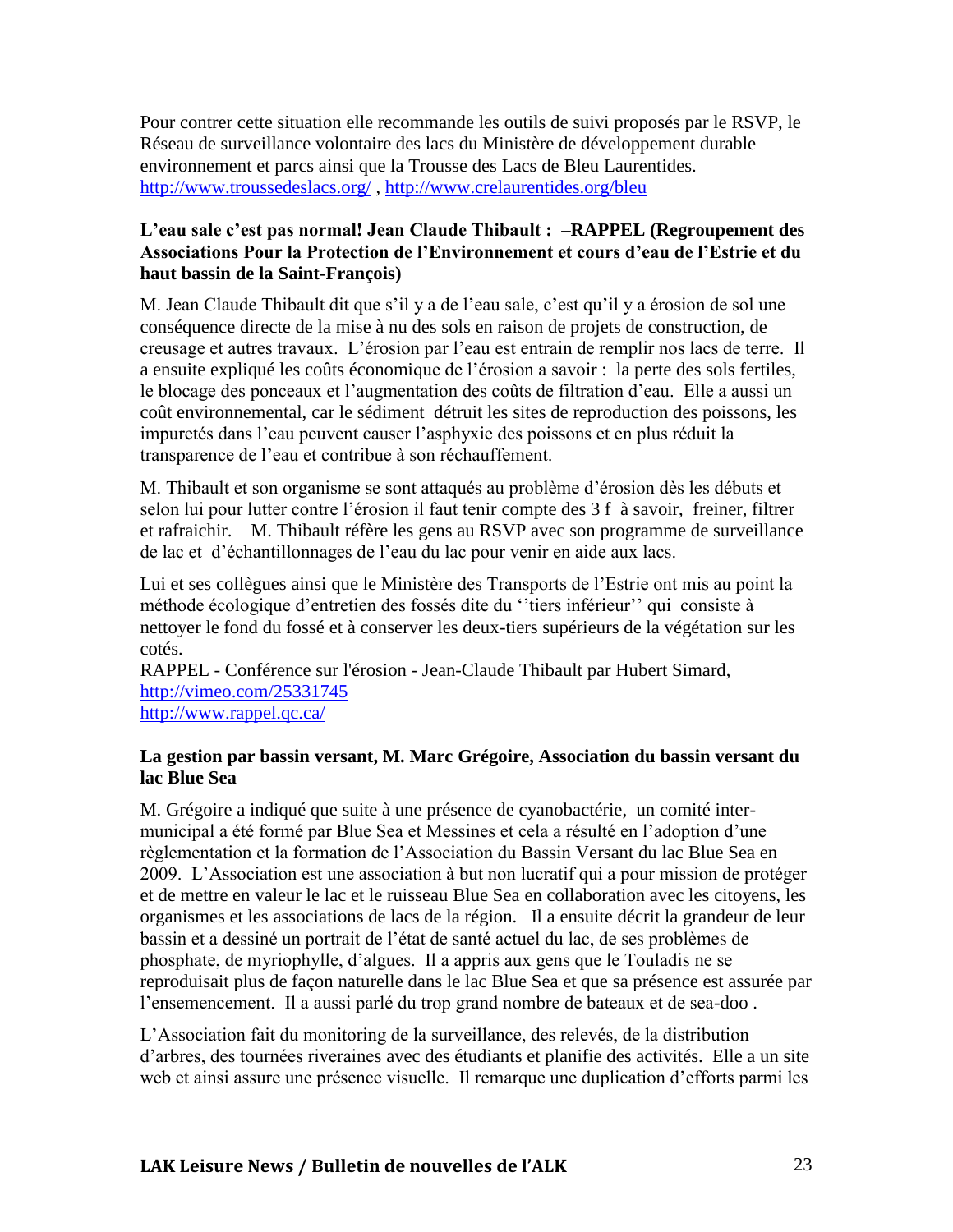associations et de plus pose une question :. Qu'est ce qu'il faut, ou quand devons nousdisparaitre ? [http://www.associationbluesea.org/lac\\_blue\\_sea](http://www.associationbluesea.org/lac_blue_sea)

#### **Que peut faire l'ABV des 7 pour seauvegarde Vallée de la Gatineau M. Giorgio Vecco.**

Monsieur Vecco a expliqué ce qu'était un bassin versant et a dressé un tableau sommaire de l'ABV des 7. à savoir son origine, son territoire, son mandat, sa mission ainsi que ses préoccupations.

Pour M. Vecco, la seauvegarde est indispensable et doit travailler avec l'Agence des Bassins Versants des 7 qui elle assure sa coopération à la sauvegarde. <http://www.comga.org/>

#### **Avenir de seauvegarde Vallée de la Gatineau, M. Claude Bonhomme :**

M. Bonhomme a distribué des documents de statistiques démontrant l'importance du nombre des chalets, et de leur valeur au niveau du rôle d'évaluation de la MRC ainsi de l'importance des retombées économiques des chalets qui se chiffrent à 40, 000,000\$. Devant ces faits, il pose la question suivante : doit-on être gêné de demander des sous pour la protection des lacs et des cours d'eau de la Vallée de la Gatineau et répond que Non.

Un dernier document étalait le rôle régional important qu'a joué seauvegarde.

Le tout s'est terminé avec M. Bonhomme qui demandait si sauvegarde doit survivre. Un certain nombre de personnes se sont portées volontaires pour étudier la question et suggérer des solutions.

### **Press Release**

**''L'Association des propriétaires fonciers du Québec (APFQ) outlining the Association's position in respect of Law project number 4 permitting municipalities to grant a tax credit to certain owners of residential properties affected by a an increase in value exceeding the average increase by a significant amount**. Submitted by Jacques Raymond of ALK/LAK

Quebec, December  $2<sup>nd</sup> 2011/CNW Telbec/- During the course of its annual general$ meeting held on the 29<sup>th</sup> of October, 'l'Association des propriétaires fonciers du Québec'' (APFQ) has adopted the following proposition which officialises the position it will defend at the parliamentary commission on municipal taxation to be held at the beginning of 2012 as indicated by Laurent Lessard Minister of MAMROT (Ministry of Municipal Affaires, Regions and Occupation of Territories).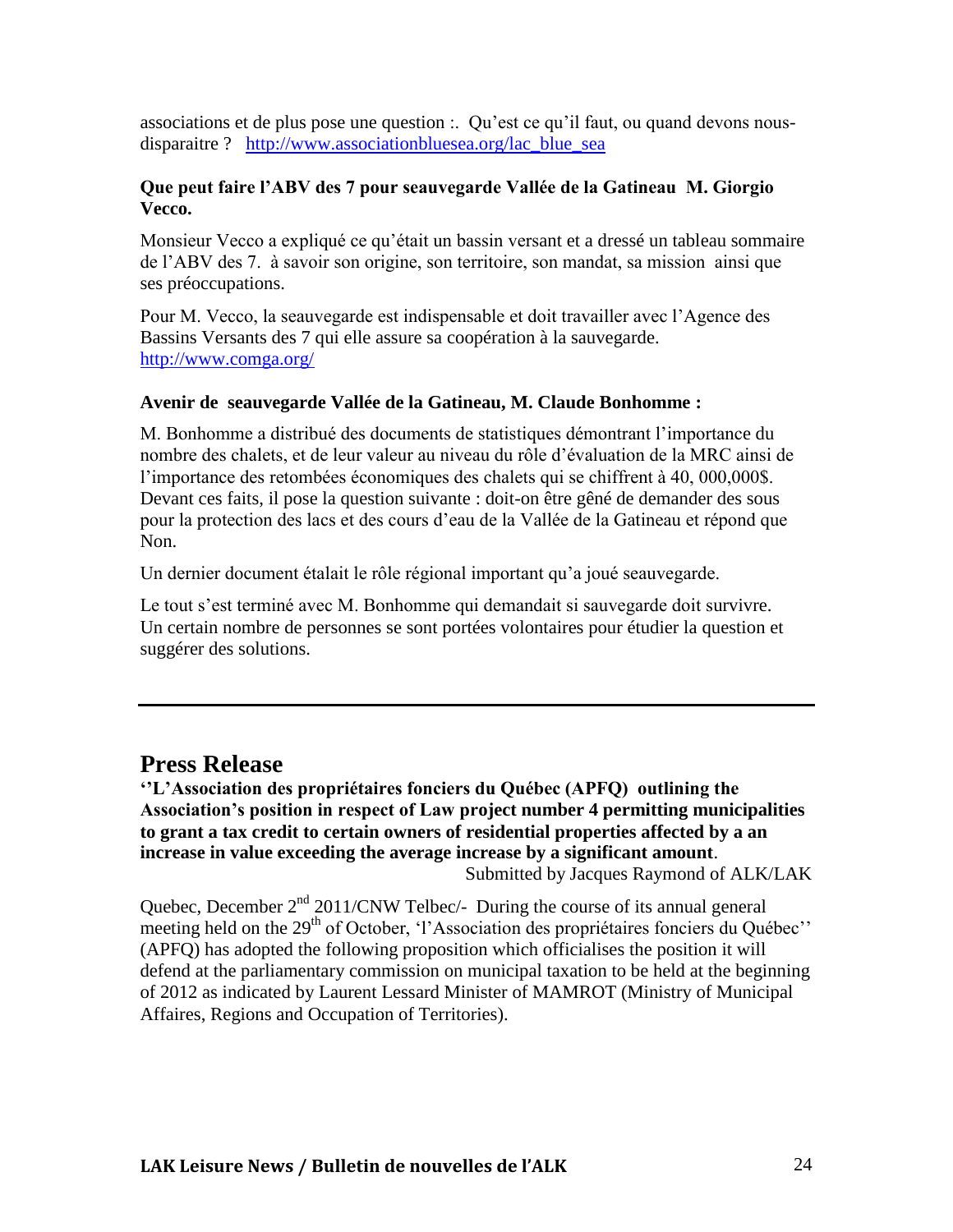#### **Here is the proposition:**

The APFQ wishes to ensure that not only will the future law project number 4 give the oxygen promised but that it will improve municipal taxation in the following manner:

• That for taxation purposes the annual increase of the taxation role be that of the consumer price increase having as a reference the taxation year 2000, This solution was adopted by other Canadian provinces, notably Nova Scotia and several American states.

• That for taxation purposes no restraining admissibility criteria be fixed such as age, income, duration of property ownership (universal application of the law) or other.

• That the tax appraisal value of a property newly acquired reflect the price paid by the buyer without effect on the appraisal value of the units in the neighbourhood.

• That there be the possibility of transferring the established tax appraisal value of the property directly to the descendants of the family when the owners leave the said residence.

• That the elderly property owners be able to benefit from a grandfathering clause permitting them that in the case of a sale, to transfer and conserve the appraisal value of that time to the new property they have acquired in their community

In concluding the assembly, the president of the APFQ, Mr, Gilles Viel stated he hoped that the government of Quebec in conformity with other provinces and more particularly Nova Scota would endorse this proposition and show by concrete actions his political will expressed several times to permit the elderly to conserve their properties and live in their properties without being choked by municipal taxes. ''These taxes are based on a virtual market value'', concluded Mr Viel since that in the majority of cases, the elderly do not want to sell their property. They want to live in it as long as possible because their property is often the most important asset they hope to conserve during their life-time''

For information: Louis Giasson 418-247-3829 et [courriel@apfq.org](mailto:courriel@apfq.org)

See: [http://www.newswire.ca/en/story/889161/association-des-proprietaires-fonciers](http://www.newswire.ca/en/story/889161/association-des-proprietaires-fonciers-du-quebec-apfq-communique-de-presse)[du-quebec-apfq-communique-de-presse](http://www.newswire.ca/en/story/889161/association-des-proprietaires-fonciers-du-quebec-apfq-communique-de-presse)

### **Communiqué de presse**

**'L'Association des propriétaires fonciers du Québec ' (APFQ) - relatant la position de l'organisme vis-à-vis le Projet de loi no 4 permettant aux municipalités d'octroyer un crédit de taxes à certains propriétaires d'immeubles résidentiels touchés par une hausse de leur valeur excédant la moyenne de façon significative :** Soumis par J. Raymond ALK/LAK

QUÉBEC, le 2 déc. 2011 /CNW Telbec/ - Au cours de son assemblée générale annuelle du 29 octobre dernier, l'Association des propriétaires fonciers du Québec (APFQ) a adopté la proposition suivante, qui officialise la position qu'elle défendra lors de la commission parlementaire sur la fiscalité municipale prévue au début de l'année 2012 selon les propos tenus par le Ministre Laurent Lessard du MAMROT. (Ministère des Affaries Muncipales, Région et Occupation du Territoire)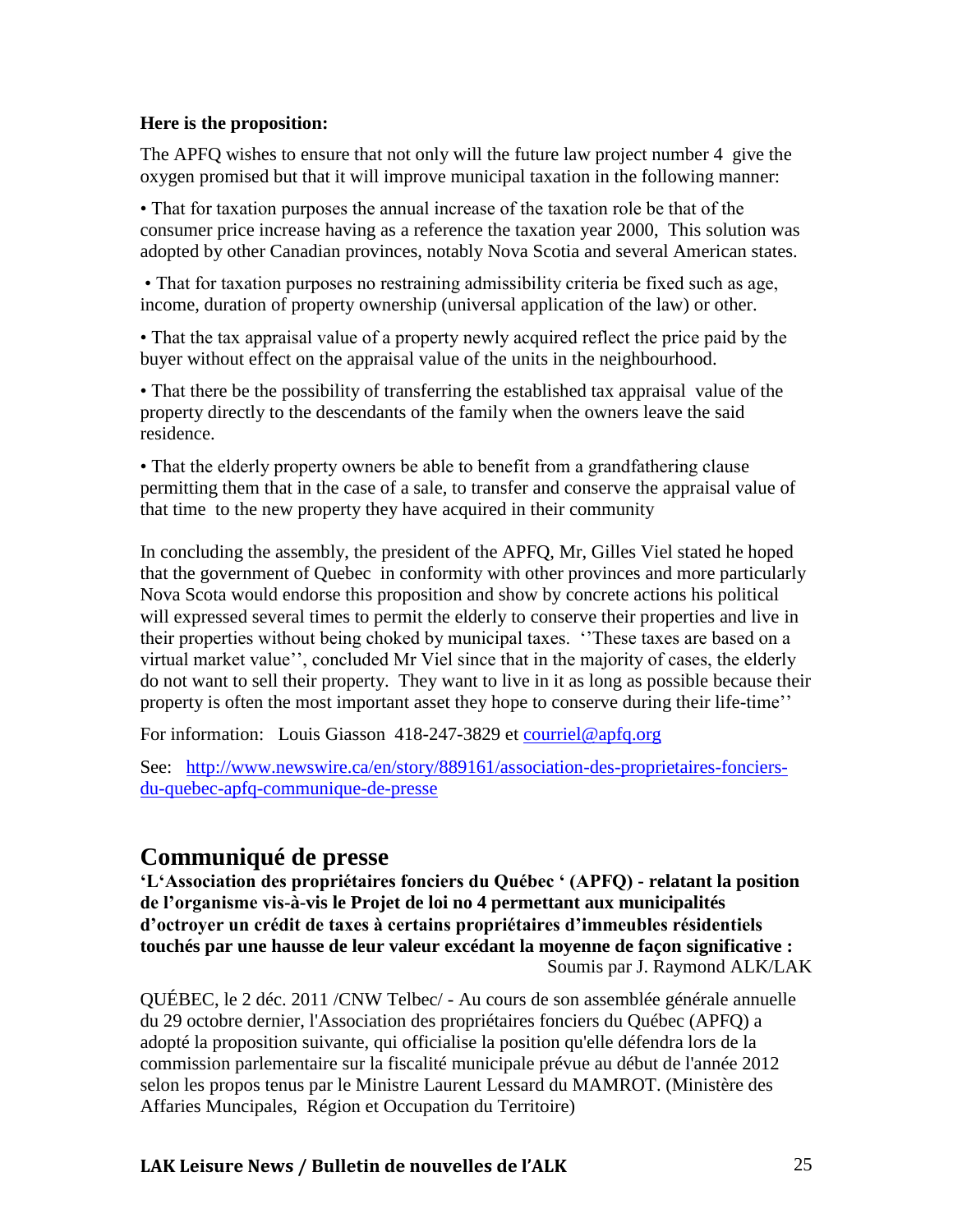#### **Voici cette proposition :**

L'APFQ entend s'assurer que non seulement le futur projet de loi 4 donnera l'oxygène promis mais qu'il améliora la législation fiscale de la façon suivante :

• Que pour fins de taxation, la hausse annuelle du rôle d'évaluation soit celle de l'indice des prix à la consommation (IPC), en ayant comme référence l'évaluation de l'année 2000. Cette solution a été adoptée par d'autres provinces canadiennes, notamment la Nouvelle-Écosse et plusieurs états américains.

• Que pour fins de taxation, aucun critère d'admissibilité contraignant ne soit fixé, par exemple l'âge, le revenu, la durée de propriété (application universelle de la loi) ou autre.

• Que l'évaluation foncière d'une propriété nouvellement acquise reflète le prix payé par l'acquéreur sans effet sur l'évaluation des unités de voisinage ;

• Qu'il y ait possibilité de transférer la valeur foncière inscrite aux descendants directs de la famille en titre lorsque les propriétaires aînés quittent la dite résidence

• Que les aînés propriétaires puissent bénéficier d'une clause grand-père leur permettant en cas de vente de transférer et conserver la valeur imposable du moment à la nouvelle propriété qu'ils ont acquise dans leur communauté.

En terminant l'assemblée, le président de l'APFQ, M Gilles Viel, a dit espérer que le gouvernement du Québec, à l'instar d'autres provinces et plus particulièrement de la Nouvelle-Écosse, endosse cette proposition et démontre ainsi par des gestes concrets sa volonté politique maintes fois exprimée de permettre aux aînés de conserver leur patrimoine et d'y demeurer sans être égorgés par des taxes municipales. «Ces taxes sont basées sur une valeur marchande virtuelle, a conclu M. Viel, puisque dans la plupart des cas, ces aînés ne veulent pas vendre leur propriété. Ils veulent y demeurer le plus longtemps possible car leur propriété est souvent l'actif le plus important qu'ils souhaitent préserver la vie durant.»

Renseignements : Louis Giasson 418-247-3829 et [courriel@apfq.org](mailto:courriel@apfq.org)

Voir : [http://www.newswire.ca/en/story/889161/association-des-proprietaires-fonciers](http://www.newswire.ca/en/story/889161/association-des-proprietaires-fonciers-du-quebec-apfq-communique-de-presse)[du-quebec-apfq-communique-de-presse](http://www.newswire.ca/en/story/889161/association-des-proprietaires-fonciers-du-quebec-apfq-communique-de-presse)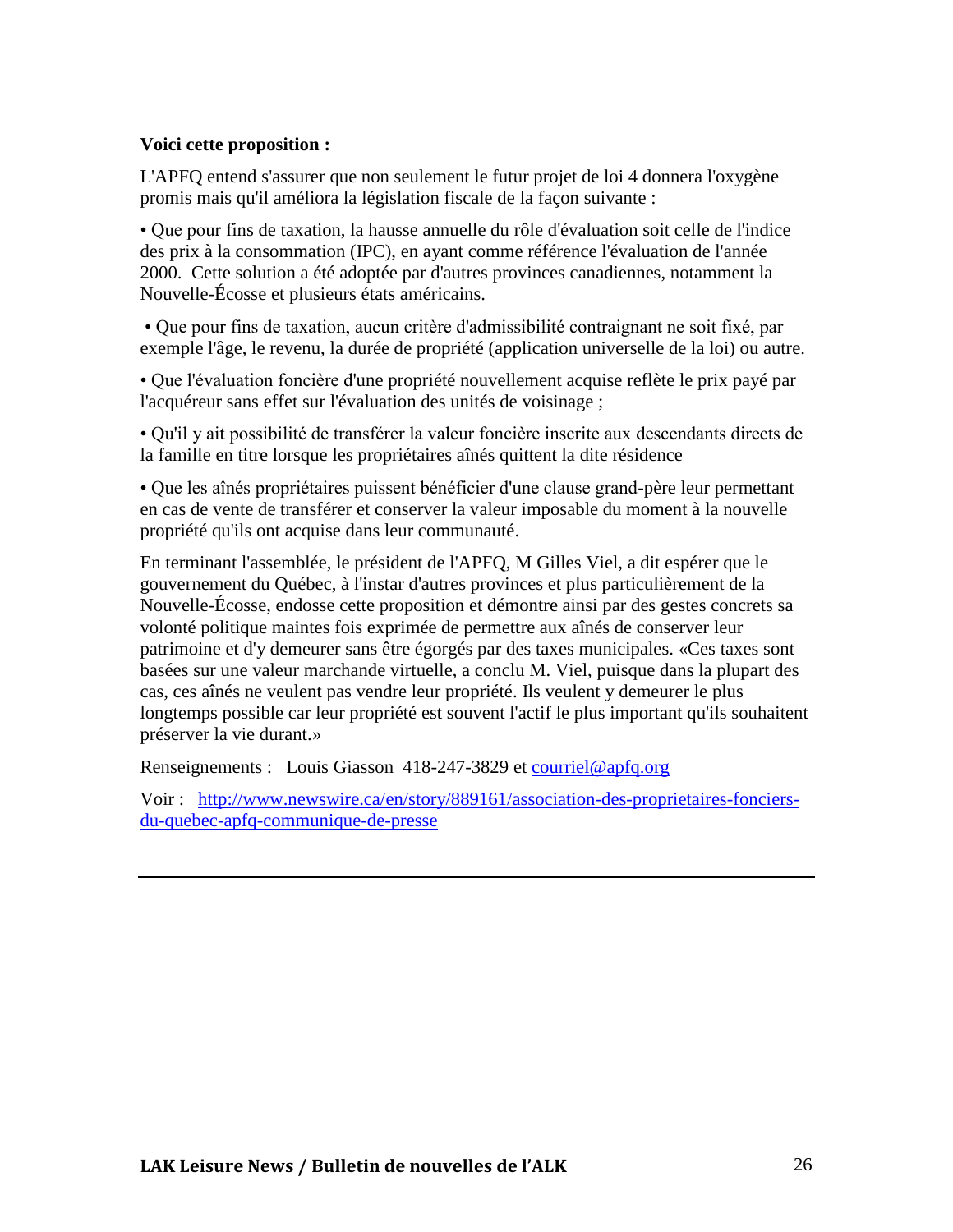

### **Jardins Lindale Gardens**



Jardins Lindale Gardens, run by resident Linda Milford. Since Linda grows most of her own flowers, people are welcome to wander into her greenhouse as soon as March or April to dream and enjoy the colours and scents of summer.

Lindale Gardens offers a great variety in annuals, perennials, herbs and vegetable plants, all chosen because they do well in our zone 4 climate. Linda really enjoys working with customers to create custom baskets and planters tailored to their needs.

The greenhouses are located beside her home at 57 Route 301, Danford Lake, three houses west of Miljour's Store. Through May and June Lindale Gardens is open from 9 am. to 6 pm. every day of the week except Tuesdays. For more information call 819-467- 5359 and leave a message. Linda will return your call.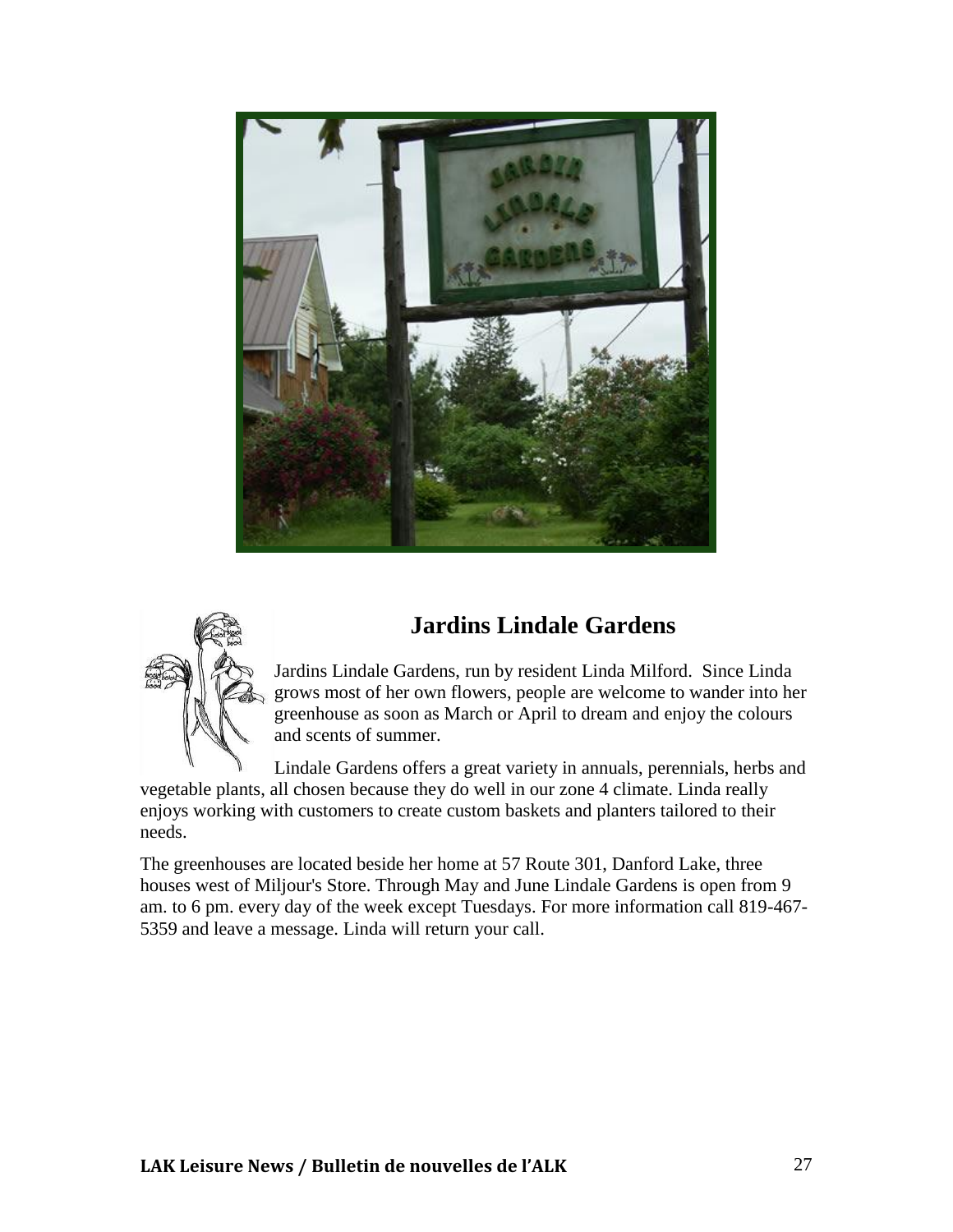### **Association des lacs de Kazabazua Lakes Association of Kazabazua**

### **2011-2012 Executive Committee / Conseil exécutif 2011/2012**

#### **Officers:**

President Vacant Past President Raye Thomas Secretary Karen Little

#### **Committee Chairs:**

 Communications Vacant Health of Lakes Jacques Raymond Water Testing George McCormick Membership Phil Champagne Newsletter Kim Chadsey Kazabazua Council Liaison Vacant

#### **Lake Representatives:**

Vice-President Shannon Martin Treasurer David Bonyun

 Danford George McCormick Little Danford Robert Rowan McConnell Michèle Borchers Lyon Michael Bernard McAuley Bruce Desarmia Shea André Carriere Egg Kathy Champagne Farm Paul Dingledine Red Pine **Diane** Fontaine At large Jacques Raymond At large Tom Ritchie